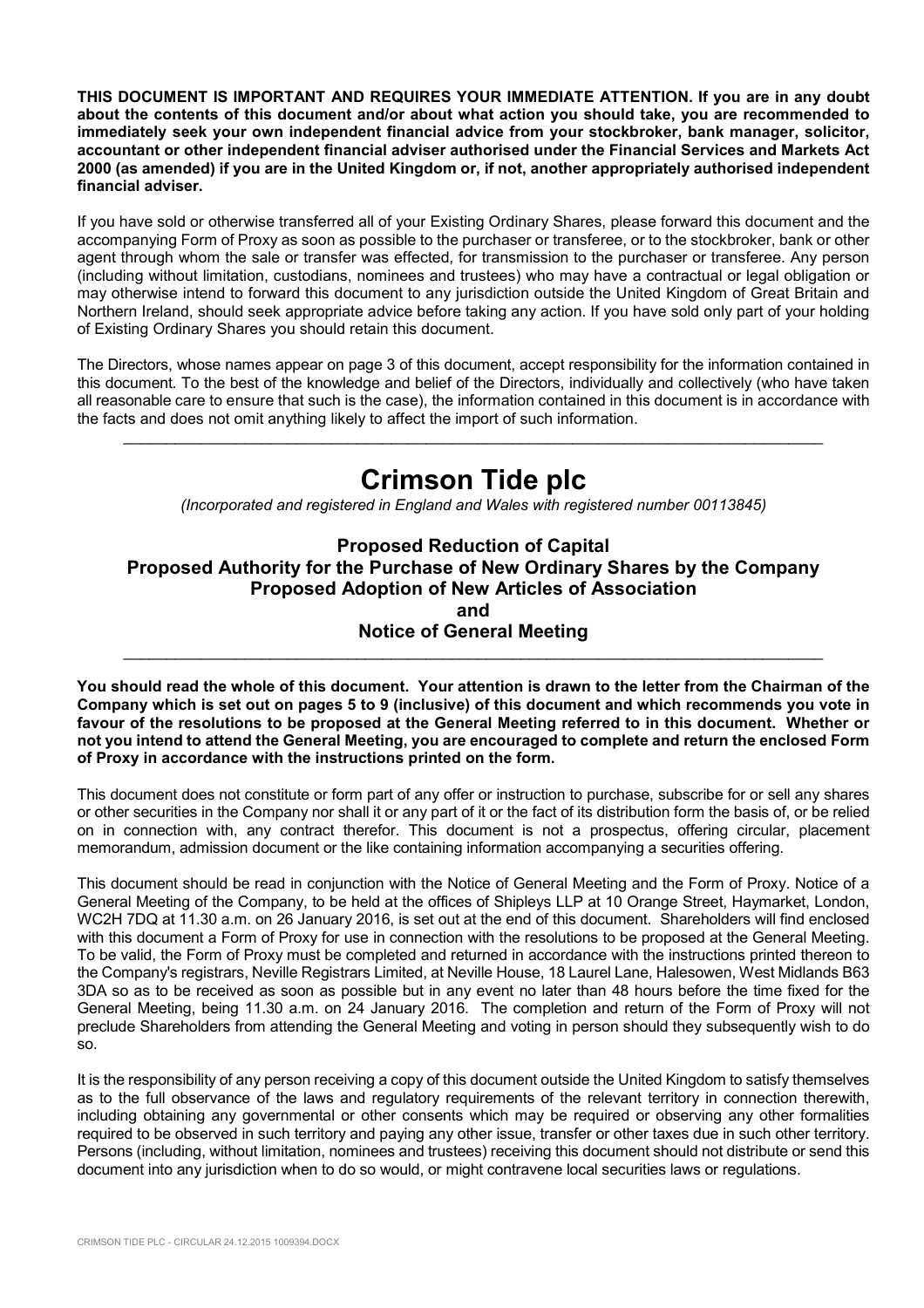## **CONTENTS**

| <b>Expected Timetable of Principal Events</b> | 2  |
|-----------------------------------------------|----|
| Directors, secretary and advisers             | 3  |
| <b>Definitions</b>                            | 4  |
| Letter from the Chairman                      | 5  |
| <b>Summary of New Articles</b>                | 10 |
| Notice of General Meeting                     | 19 |

# **EXPECTED TIMETABLE OF PRINCIPAL EVENTS**

| Publication of this document                                                          | 30 December 2015                      |
|---------------------------------------------------------------------------------------|---------------------------------------|
| Latest time and date for receipt of Forms of Proxy                                    | 11.30 a.m. on 24 January 2016         |
| <b>General Meeting</b>                                                                | 11.30 a.m. on 26 January 2016         |
| Court hearing of application to confirm the Reduction of Capital                      | 24 February 2016                      |
| Record Date for the Reduction of Capital                                              | close of business on 24 February 2016 |
| Effective Date of the Reduction of Capital                                            | 25 February 2016                      |
| Admission effective and dealings commence on AIM in the New Ordinary<br><b>Shares</b> | 8.00 a.m. on 25 February 2016         |

*General notes:* 

- *(1) The date of the Court hearing is subject, amongst other things, to change by the Court.*
- *(2) The Effective Date is dependent upon, amongst other things, the date upon which the Court confirms the Reduction of Capital.*
- *(3) Each of the times and dates set out above is based on current expectations and is subject to change. If any of the above times and/or dates is changed, the revised times and/or dates will be notified to Shareholders by announcement thorough a regulatory information service.*
- *(4) All above references to times are to London times.*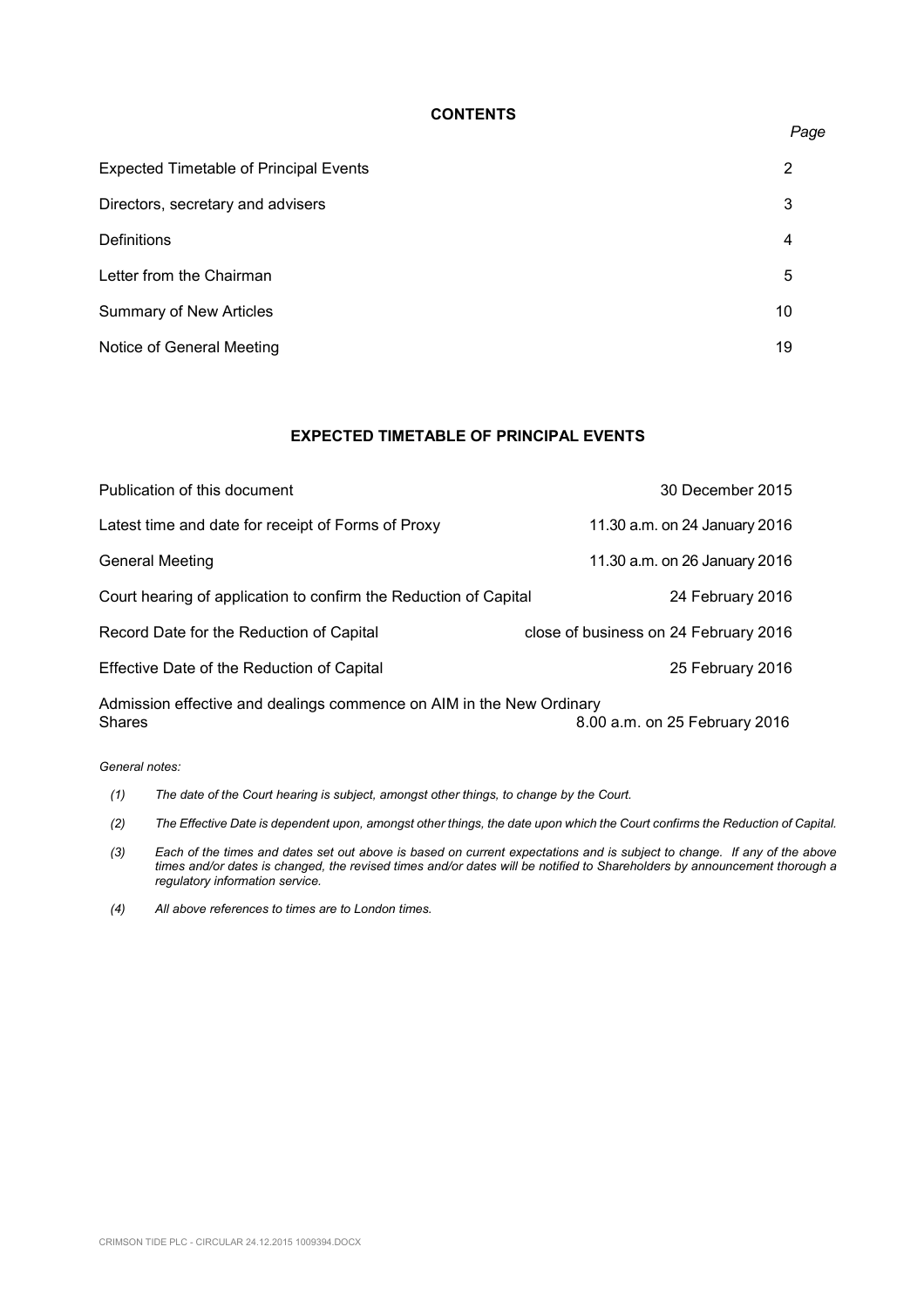## **DIRECTORS, SECRETARY AND ADVISERS**

Stephen Goodwin *(Finance Director)* 

**Company Secretary Stephen Goodwin** 

**Company website www.crimsontide.co.uk** 

**Registered Office** 10 Orange Street Haymarket London WC2H 7DQ

**Nominated Adviser and Broker** W H Ireland Ltd

**Solicitors to the Company** DAC Beachcroft LLP

24 Martin Lane London EC4R 0DR

100 Fetter Lane London EC4A 1BN

**Registrars Neville Registrars Limited** Neville House 18 Laurel Lane Halesowen B63 3DA

**Directors** Barrie Whipp *(Executive Chairman and Chief Executive Officer)*  Luke Jeffrey *(Technical Director)*  Samuel Roberts *(Sales & Marketing Director) (Non-Executive Director)* Robert Todd *(Non-Executive Director)*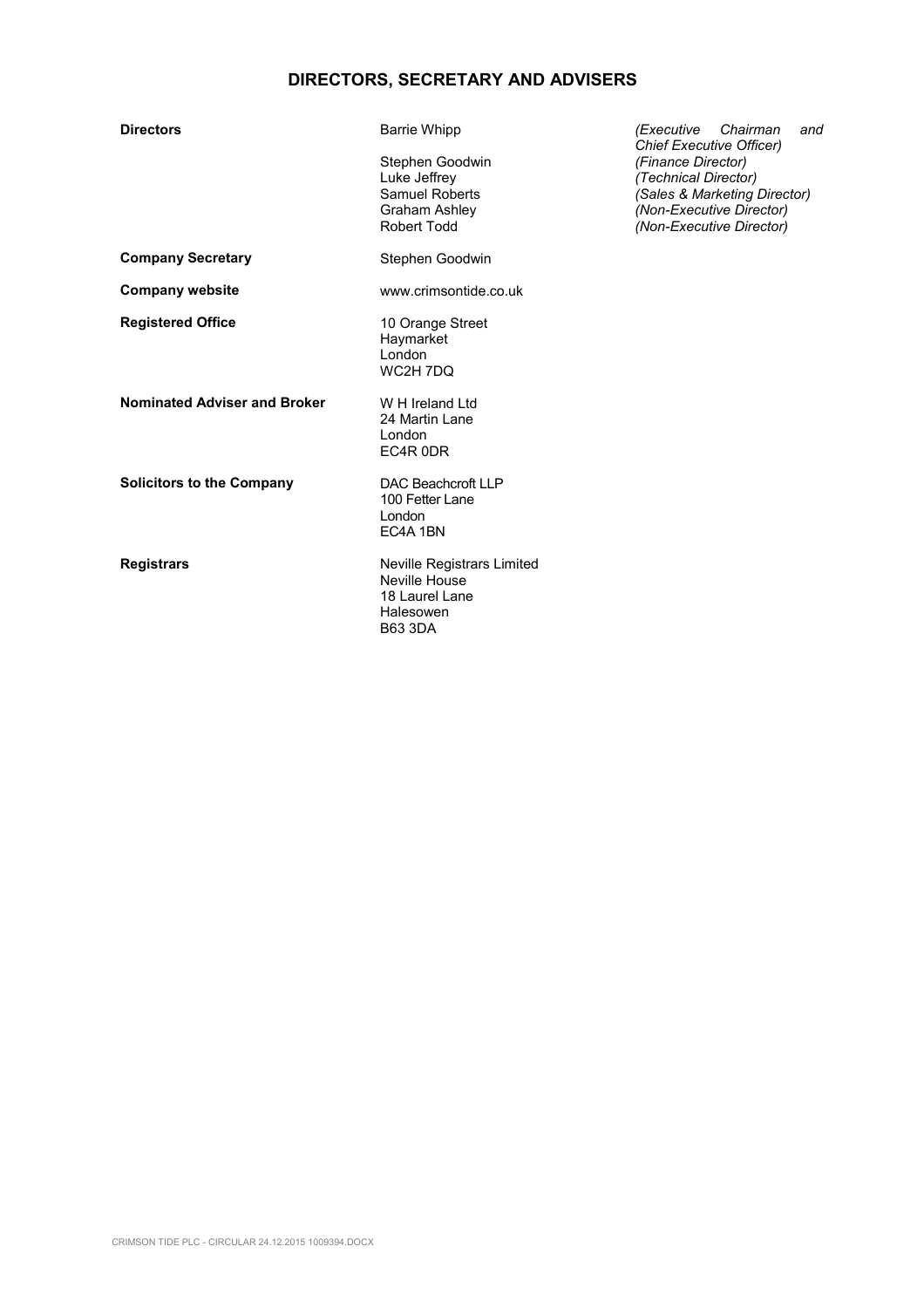## **DEFINITIONS**

The following definitions and terms apply throughout this document unless otherwise stated or the context requires otherwise:

| "Act"                       | the Companies Act 2006;                                                                                                                                                                                                                                                                                              |
|-----------------------------|----------------------------------------------------------------------------------------------------------------------------------------------------------------------------------------------------------------------------------------------------------------------------------------------------------------------|
| "Company"                   | Crimson Tide plc, a company incorporated and registered in<br>England and Wales with registered number 00113845;                                                                                                                                                                                                     |
| "Court"                     | the High Court of Justice of England and Wales;                                                                                                                                                                                                                                                                      |
| "CREST"                     | the system for paperless settlement of trades and the holding of<br>uncertificated shares administered through Euroclear UK &<br>Ireland Limited in accordance with the Uncertificated Securities<br>Regulations 2001 (SI 2001/3755) as amended from time to time;                                                   |
| "Deferred Shares"           | deferred shares of 19 pence each in the capital of the Company;                                                                                                                                                                                                                                                      |
| "Directors" or "Board"      | the board of directors of the Company as at the date of this<br>document;                                                                                                                                                                                                                                            |
| "Effective Date"            | the date on which the Reduction of Capital becomes effective;                                                                                                                                                                                                                                                        |
| "Existing Ordinary Shares"  | ordinary shares of one penny each in the capital of the<br>Company;                                                                                                                                                                                                                                                  |
| "Form of Proxy"             | the accompanying form of proxy for use in connection with the<br>General Meeting;                                                                                                                                                                                                                                    |
| "General Meeting"           | the general meeting of the Company to be held at the offices of<br>Shipleys LLP at 10 Orange Street, Haymarket, London, WC2H 7DQ<br>on 26 January 2016 at 11.30 a.m., notice of which is set out at<br>the end of this document;                                                                                     |
| "New Articles"              | the new articles of association of the Company proposed to be<br>adopted by the Company subject to the passing of resolution 1<br>at the General Meeting and to the approval of the holder of the<br>Deferred Shares;                                                                                                |
| "New Ordinary Shares"       | ordinary shares of 0.1 pence each in the capital of the Company;                                                                                                                                                                                                                                                     |
| "Notice of General Meeting" | the notice convening the General Meeting contained in this<br>document;                                                                                                                                                                                                                                              |
| "Reduction of Capital"      | the proposed cancellation of the Deferred Shares and the<br>Company's share premium account and capital redemption<br>reserve and the proposed reduction of the nominal value of each<br>Existing Ordinary Share from one penny to 0.1 pence under Part<br>17, Chapter 10 of the Act, as described in this document; |
| "Resolutions"               | the special resolutions to be proposed at the General Meeting<br>as set out in the Notice of General Meeting at the end of this<br>document:                                                                                                                                                                         |
| "Share Buy-Backs"           | buy-backs by the Company of its own shares in accordance<br>with the authority sought in accordance with resolution 3 as<br>set out in the Notice of General Meeting;                                                                                                                                                |
| "Shareholders"              | the holders of Existing Ordinary Shares; and                                                                                                                                                                                                                                                                         |
| "Shares"                    | Deferred Shares and/or Existing Ordinary Shares, as the case<br>may be.                                                                                                                                                                                                                                              |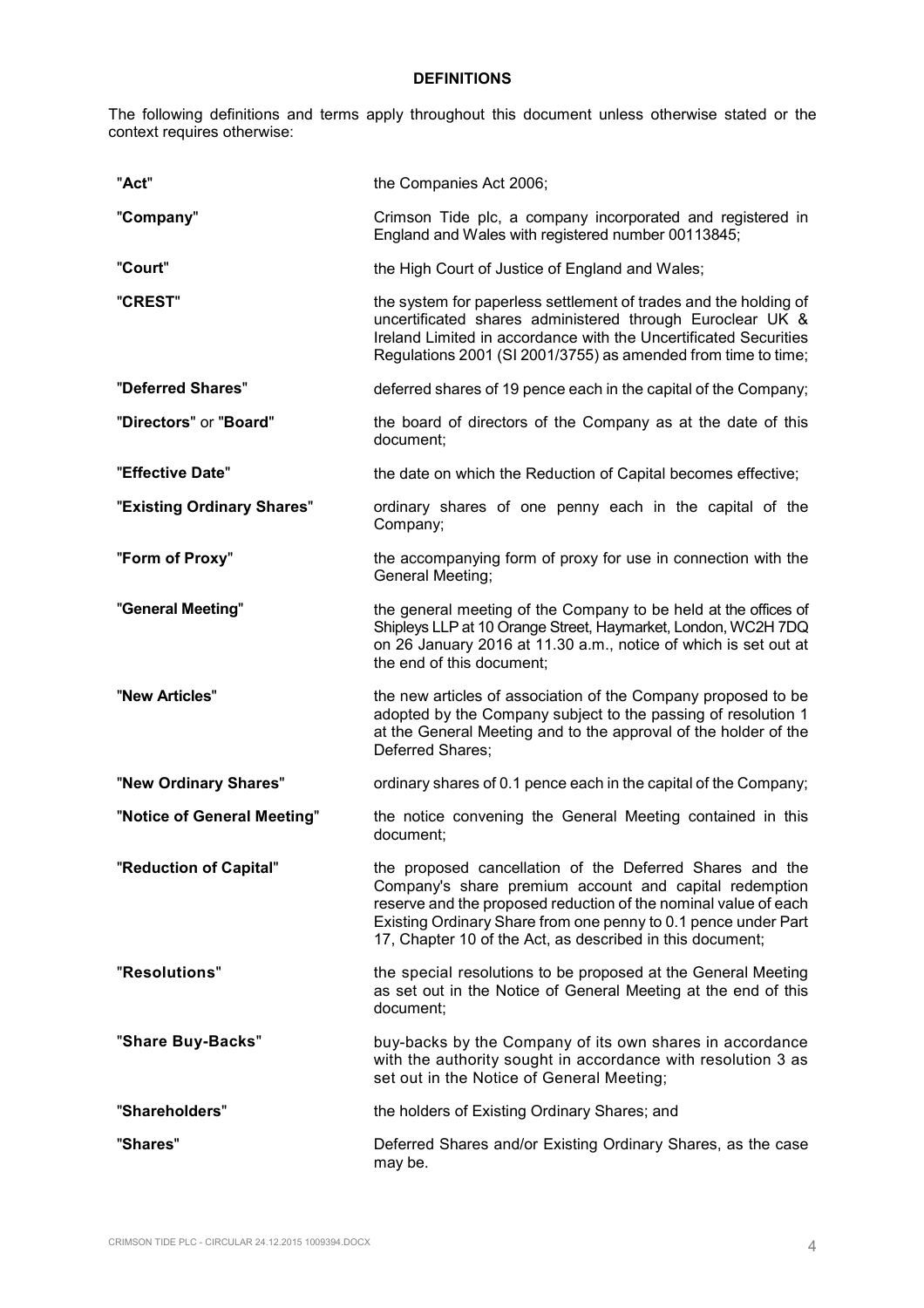#### **LETTER FROM THE CHAIRMAN**

# **Crimson Tide plc**

*(Incorporated and registered in England and Wales with registered number 00113845)* 

#### **Directors:**

Barrie Whipp *(Executive chairman and Chief Executive Officer)* Stephen Goodwin *(Finance director and company secretary)*  Luke Jeffrey *(Technical director)* Samuel Roberts (*Sales & marketing director)*  Graham Ashley *(Non-executive director)*  Robert Todd *(Non-executive director)*

#### **Registered Office:**

10 Orange Street Haymarket London WC2H 7DQ

30 December 2015

*To Shareholders and, for information only, to holders of options to subscribe for Existing Ordinary Shares* 

Dear Shareholder,

#### **PROPOSED REDUCTION OF CAPITAL PROPOSED AUTHORITY FOR THE PURCHASE OF NEW ORDINARY SHARES BY THE COMPANY PROPOSED ADOPTION OF NEW ARTICLES OF ASSOCIATION AND NOTICE OF GENERAL MEETING**

#### 1. **INTRODUCTION**

At the end of this document is a notice convening a general meeting of the Company which will be held at the offices of Shipleys LLP at 10 Orange Street, Haymarket, London, WC2H 7DQ on 26 January 2016 at 11.30 a.m..

This letter is being sent to you (i) to explain the background to and reasons for the Reduction of Capital and other proposals and why the Board considers that it is in the best interests of Shareholders to vote in favour of the Resolutions, (ii) to give notice of the General Meeting, notice of which is set out at the end of this document, and (iii) to explain the actions Shareholders should now take.

**The contents of this letter are important and I would urge you to read it carefully and to sign and return the enclosed Form of Proxy in accordance with the instructions given thereon and in paragraph 6 (**"**Action to be taken**") **below as soon as possible.** 

## 2. **BACKGROUND AND REASONS FOR THE REDUCTION OF CAPITAL**

The Companies Act 2006 only permits a company to make distributions to its shareholders out of its profits available for that purpose. In addition, a public company may fund a purchase of its own shares out of distributable profits. Such profits are, broadly, a company's accumulated realised profits so far as not previously utilised by distribution or capitalisation, less its accumulated realised losses.

As at 31 December 2014, the Company had an accumulated deficit on its profit and loss account of £4.069 million and there was £1.09 million standing to the credit of the Company's share premium account and £49,000 standing to the credit of the Company's capital redemption reserve. In addition, the nominal value of the Deferred Shares (which are non-voting save in respect of class rights), which the Directors consider to be effectively worthless due to the extremely restricted rights which the shares confer on their holders, was £2.88 million. Accordingly, as matters currently stand, the Company does not have distributable profits and is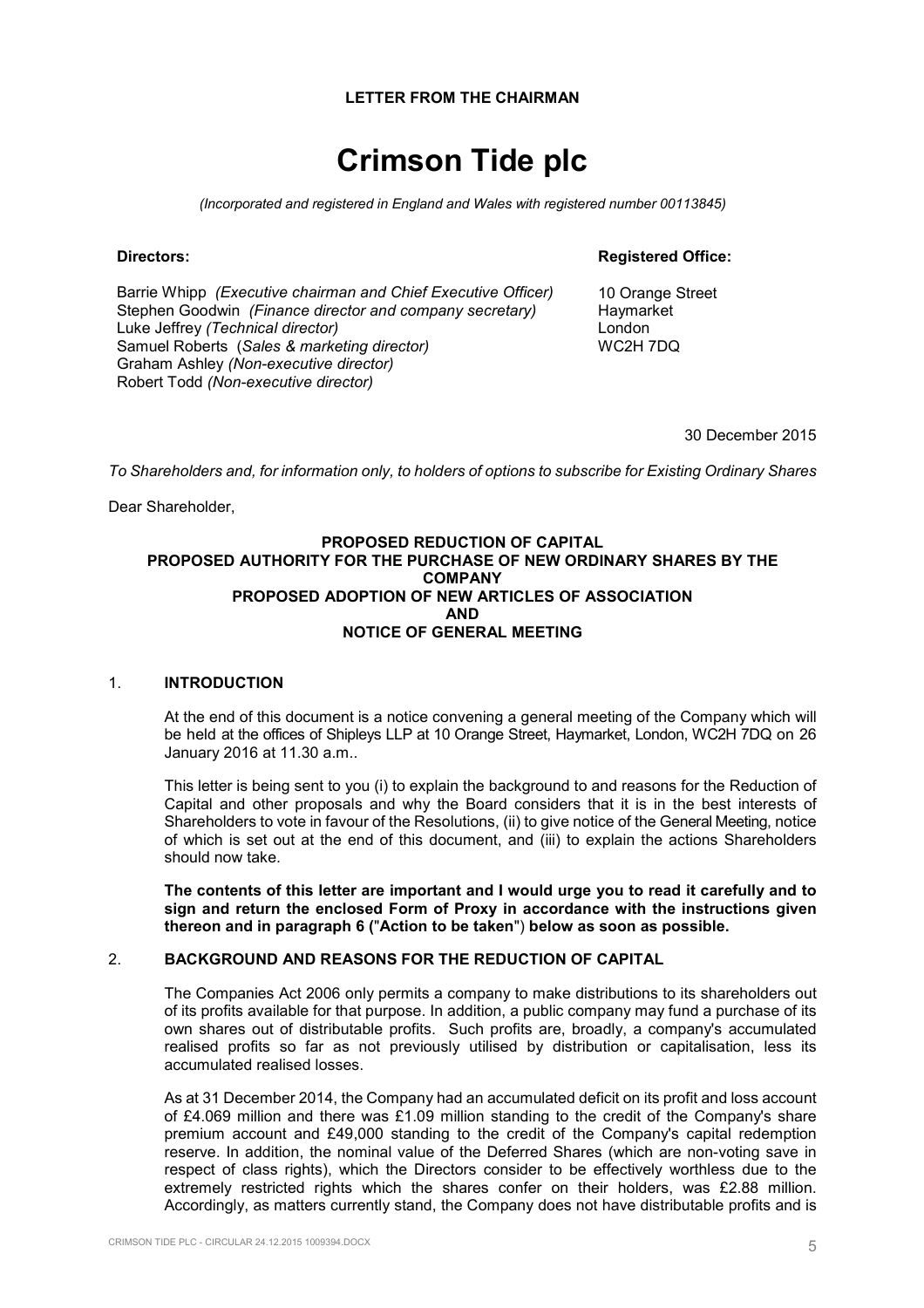therefore unable to make any distributions to its shareholders or fund a purchase of its own shares out of distributable profits.

The Directors therefore propose, subject to the approval of holders of Shares and of the Court, to cancel all of the Deferred Shares as well as the Company's share premium account and capital redemption reserve and to reduce the nominal value of the Existing Ordinary Shares. The Directors then propose to apply the reserve arising to eliminate the Company's accumulated deficit on its profit and loss account and, indeed, to create distributable profits on the balance sheet of the Company of approximately £3.96 million. The Directors believe that, subject to the future performance of the Company, this should give the Company the ability to make distributions to Shareholders and/or buy back its own ordinary shares in the future if, as and when the Directors may consider that it is appropriate to do so, However, the Directors cannot give any guarantee either that the Company will make any distributions or purchases of own shares or as to the size of any distributions or purchases of own shares which may be made.

The Reduction of Capital does not involve any distribution or repayment of capital or share premium by the Company and will not reduce the underlying net assets of the Company.

#### 3. **CANCELLATION OF THE COMPANY'S DEFERRED SHARES, SHARE PREMIUM ACCOUNT AND CAPITAL REDEMPTION RESERVE AND REDUCTION OF THE NOMINAL VALUE OF THE EXISTING ORDINARY SHARES**

The cancellation of the Company's Deferred Shares, share premium account and capital redemption reserve and the reduction of the nominal value of the Company's Existing Ordinary Shares from one penny to 0.1 pence will only become effective if (in the following order) (i) resolution 2 is approved by Shareholders at the General Meeting and the Reduction of Capital is approved by the holders of Deferred Shares, (ii) confirmation is given by the Court, and (iii) the Court order and a statement of capital are delivered to and registered by Companies House.

As noted above, the cancellation of the Company's Deferred Shares, share premium account and capital redemption reserve and the reduction of the nominal value of the Company's Existing Ordinary Shares from one penny to 0.1 pence should enable the Directors to eliminate the current deficit on the Company's profit and loss account and create distributable profits.

### 4. **SHARE OPTIONS**

The Company currently operates an Enterprise Management Incentive Scheme and an Unapproved Share Option Scheme for its directors and employees. As at the date of this document, the Company has the following outstanding options over 27,500,000 Existing Ordinary Shares, as follows:

| <b>Option</b><br>holder | Date of<br>grant   | <b>Plan under</b><br>which<br>option<br>granted | Exercise<br>period                                            | Number of<br>options<br>granted and<br>unexercised | <i>Exercise</i><br>price per<br>share<br>(pence) |
|-------------------------|--------------------|-------------------------------------------------|---------------------------------------------------------------|----------------------------------------------------|--------------------------------------------------|
| Stephen<br>Goodwin      | 5 February<br>2007 | EMI                                             | Between 2<br>and 10<br>years if<br>target price<br>achieved   | 5,000,000                                          | 1.50                                             |
|                         | 5 May 2010         | EMI                                             | Between 2<br>and $10$<br>years if<br>target price<br>achieved | 2,500,000                                          | 1.25                                             |
| Luke Jeffrey            | 5 February<br>2007 | EMI                                             | Between 2<br>and 10<br>years if<br>target price<br>achieved   | 1,000,000                                          | 1.50                                             |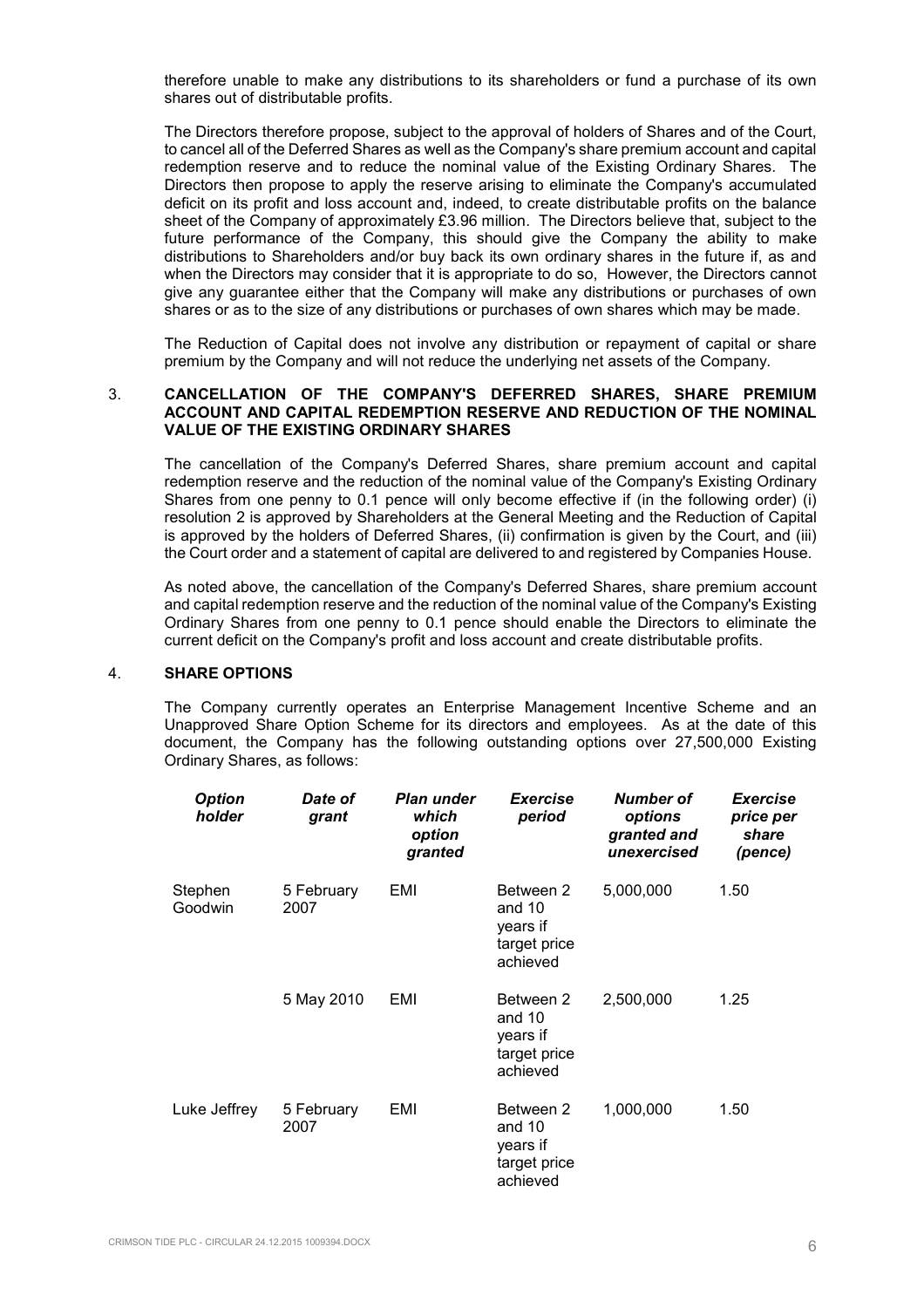|                    | 5 November<br>2008 | EMI        | Between 2<br>and 10<br>years if<br>target price<br>achieved                                                               | 1,000,000 | 1.00 |
|--------------------|--------------------|------------|---------------------------------------------------------------------------------------------------------------------------|-----------|------|
|                    | 5 May 2010         | EMI        | Between 2<br>and 10<br>years if<br>target price<br>achieved                                                               | 1,000,000 | 1.25 |
| Other<br>employees | 5 February<br>2007 | EMI        | <b>Between</b><br>2<br>and 10 years<br>if target price<br>achieved                                                        | 2,000,000 | 1.50 |
|                    | 5 November<br>2008 | EMI        | 2<br><b>Between</b><br>and 10 years<br>if target price<br>achieved                                                        | 3,000,000 | 1.00 |
|                    | 5 May 2010         | EMI        | <b>Between</b><br>2<br>and 10 years<br>if target price<br>achieved                                                        | 9,500,000 | 1.25 |
| Barrie Whipp       | 5 May 2010         | Unapproved | <b>Between</b><br>5<br>2010<br>May<br>and 5 May<br>2020<br>(both<br>dates<br>inclusive) if<br>target<br>price<br>achieved | 2,500,000 | 1.25 |

The remuneration committee of the Company will consider what, if any, adjustments need to be made to the number of option shares and/or the exercise price following completion of the Reduction of Capital in accordance with the terms of the Enterprise Management Incentive Scheme and the Unapproved Share Option Scheme (as the case may be).

#### 5. **GENERAL MEETING AND APPROVAL BY THE HOLDERS OF THE DEFERRED SHARES**

The cancellation of the Company's Deferred Shares, share premium account and capital redemption reserve and the reduction of the nominal value of the Company's Existing Ordinary Shares from one penny to 0.1 pence requires the approval of Shareholders by special resolution in general meeting as well as the approval of the holder of the Deferred Shares.

A notice convening a General Meeting of the Company, to be held at the offices of Shipleys LLP at 10 Orange Street, Haymarket, London, WC2H 7DQ on 26 January 2016 at 11.30 a.m. and at which resolution 2 set out in the Notice of the General Meeting will be proposed, is set out at the end of this document. Resolution 2 to approve the Reduction of Capital will be proposed as a special resolution requiring a majority of not less than 75 per cent. of the votes cast.

In December 2015, the Company exercised its right under the Company's existing articles of association to transfer all of the Deferred Shares, without making any payment or obtaining the approval of the holders of the Deferred Shares, to one of the Directors, Mr Goodwin. Mr Goodwin, as the sole holder of the Deferred Shares, will give the requisite approval of the Reduction of Capital and the adoption of the New Articles at around the time of the General Meeting.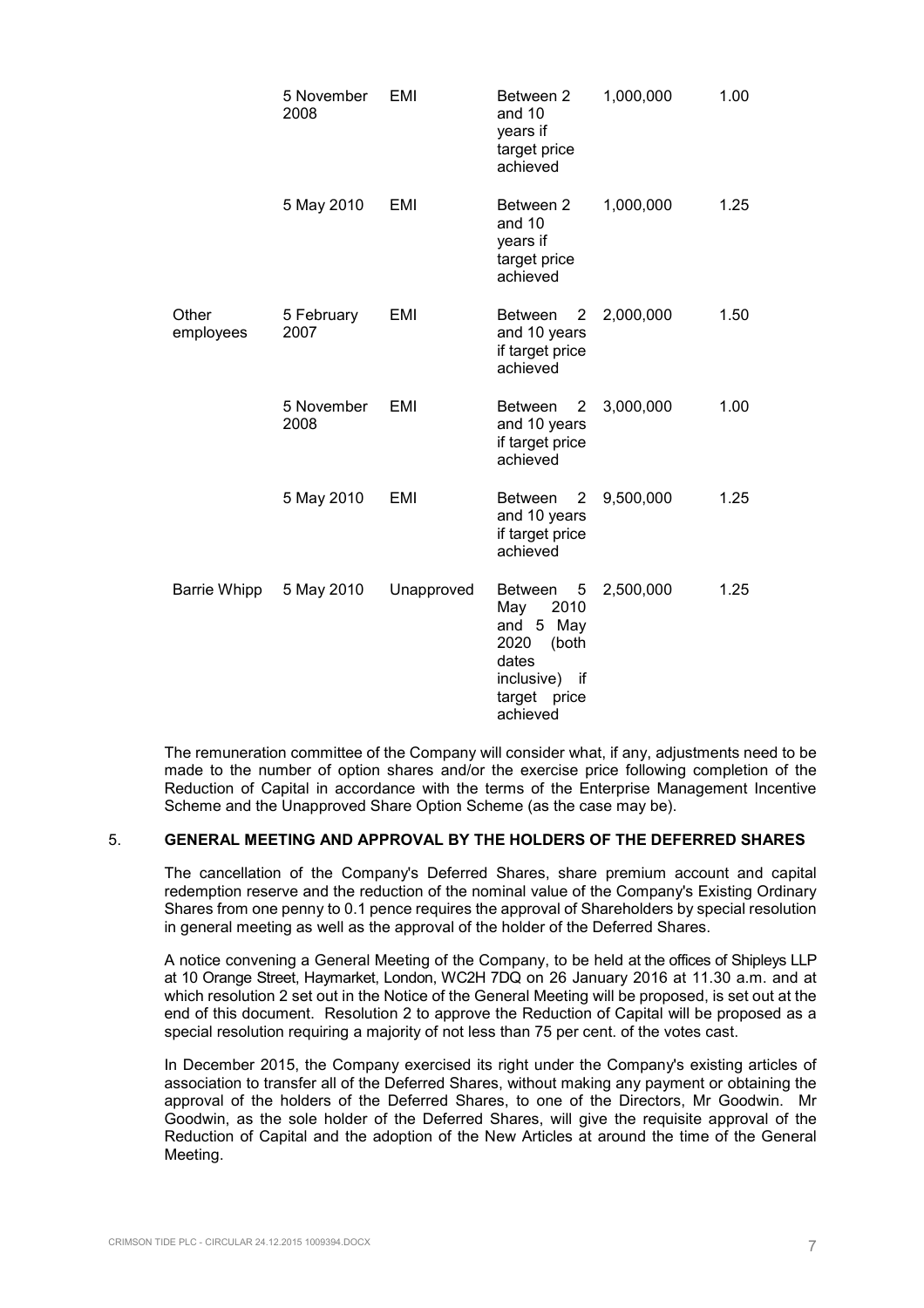## 6. **ACTION TO BE TAKEN**

Set out at the end of this document you will find a notice convening the General Meeting.

Shareholders will find enclosed with this document a Form of Proxy for use in connection with the General Meeting. Whether or not Shareholders intend to be present at the General Meeting, they are requested to complete and return the Form of Proxy in accordance with the instructions printed thereon as soon as possible and, in any event, so as to be received by the Company's registrars, Neville Registrars Limited, at Neville House, 18 Laurel Lane, Halesowen, West Midlands B63 3DA, not later than 48 hours before the General Meeting is scheduled to begin. The completion and return of the Form of Proxy will not preclude Shareholders from attending the General Meeting and voting in person should they so wish.

## 7. **APPLICATION TO THE COURT**

If resolution 2 to be proposed at the General Meeting is approved, and assuming approval of the Reduction of Capital is also given by the holder of the Deferred Shares, the Board intends to make an application to the Court promptly following the General Meeting to confirm the Reduction of Capital. To this end, provisional dates have been obtained for hearing the Company's application. These dates are subject to change depending on the Court's timetable, but the present timetable provides for the final hearing of the Company's application to take place on 24 February 2016.

Prior to confirming the cancellation of the Deferred Shares, share premium account and capital redemption reserve and the reduction of the nominal value of the Company's Existing Ordinary Shares from one penny to 0.1 pence, the Court will need to be satisfied that the creditors of the Company at the Effective Date are not prejudiced by the same. The Company will put in place such form of creditor protection as is appropriate to satisfy the Court in this regard, which may include, amongst other things, the Company (i) seeking consent from certain creditors, and/or (ii) giving an undertaking to the Court to create a special, non-distributable reserve, with any such reserve to remain until the relevant creditors of the Company at the Effective Date who are not protected at that date by other means have been otherwise protected or discharged.

The precise form of creditor protection is a question for the Court and the Company will give such creditor protections as the Court requires and the Company's solicitors advise are appropriate. The Board reserves the right not to pursue an application for an order confirming the Reduction of Capital if it appears that the creditor protection which would be required by the Court would be unduly onerous or otherwise contrary to the interests of the Company.

## 8. **EFFECT OF THE REDUCTION OF CAPITAL**

Subject to approval by Shareholders and the holder of the Deferred Shares, and to Court consent, the amounts resulting from the cancellation of the Company's Deferred Shares, share premium account and capital redemption reserve and the reduction of the nominal value of the Company's Existing Ordinary Shares from one penny to 0.1 pence will be credited to the Company's profit and loss account to create (subject to the Court's confirmation) distributable profits that the Company will be able to use when making any future distributions to Shareholders or purchases of own shares.

The Reduction of Capital does not involve any distribution or repayment of capital or share premium by the Company and will not reduce the underlying net assets of the Company.

#### 9. **AUTHORITY FOR PURCHASE OF OWN SHARES**

In order to facilitate Share Buy-Backs at a future date, the Board is seeking the authority of Shareholders to enable the Company to purchase New Ordinary Shares in the market in accordance with the Act. The terms of the proposed authority for such purchases by the Company are set out in full in resolution 3 as set out in the Notice of General Meeting. Save as may otherwise be permitted by the Act from time to time, any such Share Buy-Backs would be conditional upon the Company having sufficient distributable profits at the relevant time to fund such Share Buy-Backs. The Directors currently do not envisage that the Company would have such distributable profits unless the Reduction of Capital is implemented in full.

The authority sought from Shareholders for Share Buy-Backs will be limited to a maximum of 44,548,623 New Ordinary Shares (representing approximately 10 per cent. of the total issued ordinary share capital of the Company as at the date of this document). New Ordinary Shares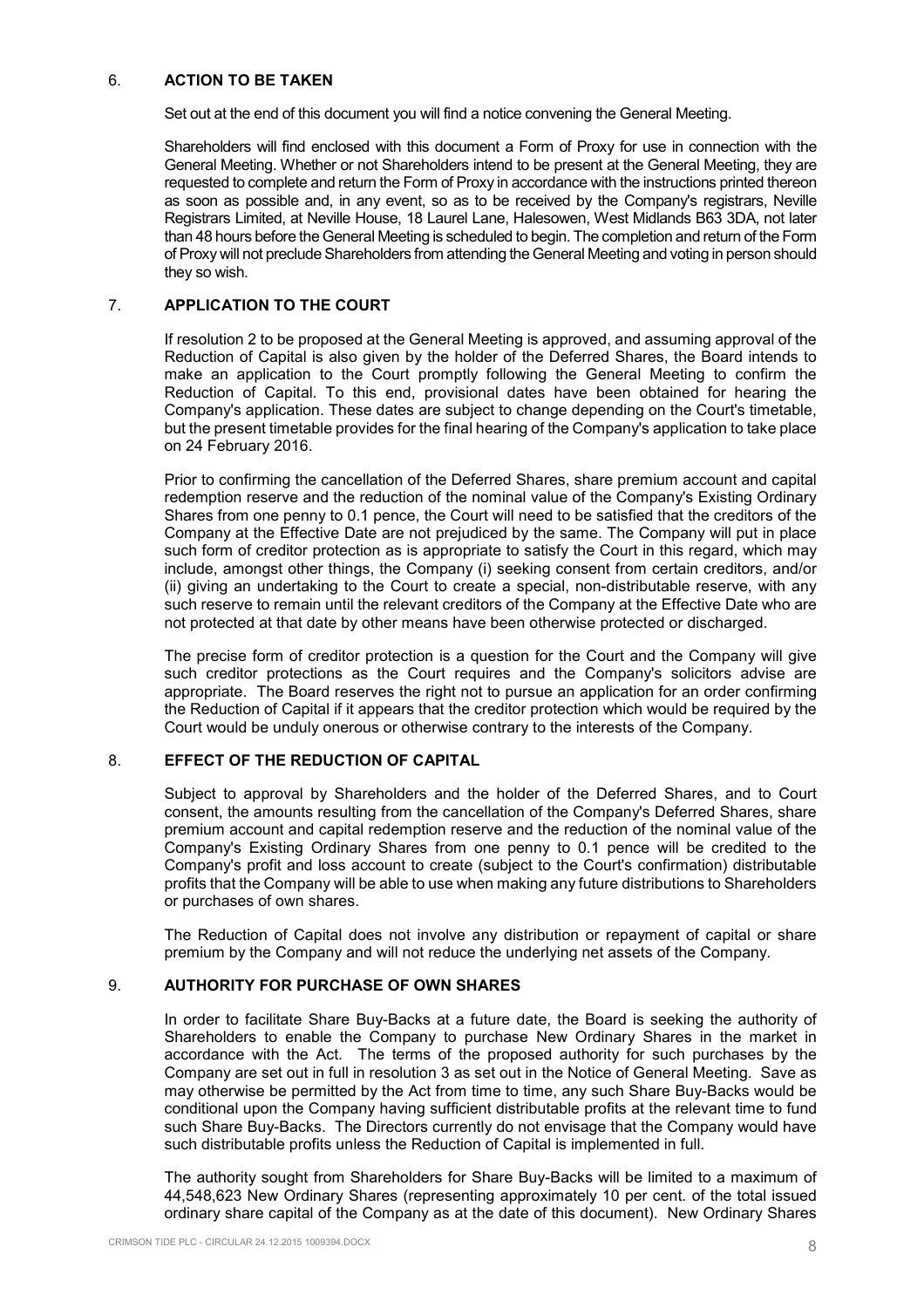so purchased may be cancelled or held as treasury shares. The authority will expire at the conclusion of the first annual general meeting falling three years from the passing of resolution 3 as set out in the Notice of General Meeting. The Directors may seek renewal of such authority at future annual general meetings of the Company, if they believe that this would be in the best interests of the Company.

The minimum price that can be paid for an ordinary share of the Company is 0.1 pence, which will be the nominal value of a New Ordinary Share following the Reduction of Capital. The maximum price that can be paid is 5 per cent. over the average of the middle market prices for an ordinary share of the Company, derived from the Daily Official List of the London Stock Exchange, for the five business days immediately before the day on which the New Ordinary Share is contracted to be purchased. The Directors intend to exercise this right only when, in light of the market conditions prevailing at the time and taking into account all relevant factors (for example, the effect on earnings per share), they believe that such purchases are in the best interests of the Company and Shareholders generally. The overall position of the Company will be taken into account before deciding upon this course of action. The decision as to whether any such New Ordinary Shares of the Company bought back will be cancelled or held in treasury will be made by the Directors on the same basis at the time of the purchase.

## 10. **NEW ARTICLES OF ASSOCIATION**

The Board proposes the adoption of the New Articles subject to the passing of resolution 1 at the General Meeting and the approval of the holder of the Deferred Shares to bring its articles into line with changes which were introduced by the Act. A copy of the proposed New Articles is available for inspection at the registered office of the Company during usual business hours on any business day up to and including the day of the General Meeting and will also be available for inspection at the General Meeting for at least 15 minutes prior to and during the meeting. Additionally the proposed New Articles are available for inspection on the Company's website at the following address: www.crimsontide.co.uk. A summary of the New Articles is set out later in this document.

## 11. **ADMISSION**

Following the Reduction of Capital becoming effective, the New Ordinary Shares will be admitted to trading on AIM. It is expected that admission of the New Ordinary Shares to trading on AIM will take place on 25 February 2016. The ISIN number for the New Ordinary Shares will remain unchanged, and the Company does not propose to issue new share certificates to Shareholders as a result of the Reduction of Capital. The existing share certificates which have been issued to Shareholders in respect of their holdings of Existing Ordinary Shares will remain valid in respect of the New Ordinary Shares.

#### 12. **RECOMMENDATION**

**The Directors consider that the Resolutions are in the best interests of the Company and would promote the success of the Company for the benefit of its Shareholders as a whole. Accordingly, the Directors unanimously recommend that Shareholders vote in favour of the Resolutions to be proposed at the General Meeting as they intend to do in respect of their own beneficial shareholdings amounting, in aggregate, to 155,189,994 Existing Ordinary Shares, representing approximately 35 per cent. of the Company's existing issued ordinary share capital (excluding the 9,150,000 Existing Ordinary Shares in which Stephen Goodwin has an interest as a trustee which, however, he also intends to use to vote in favour of the Resolutions).** 

Yours faithfully,

**Barrie Whipp**  Chairman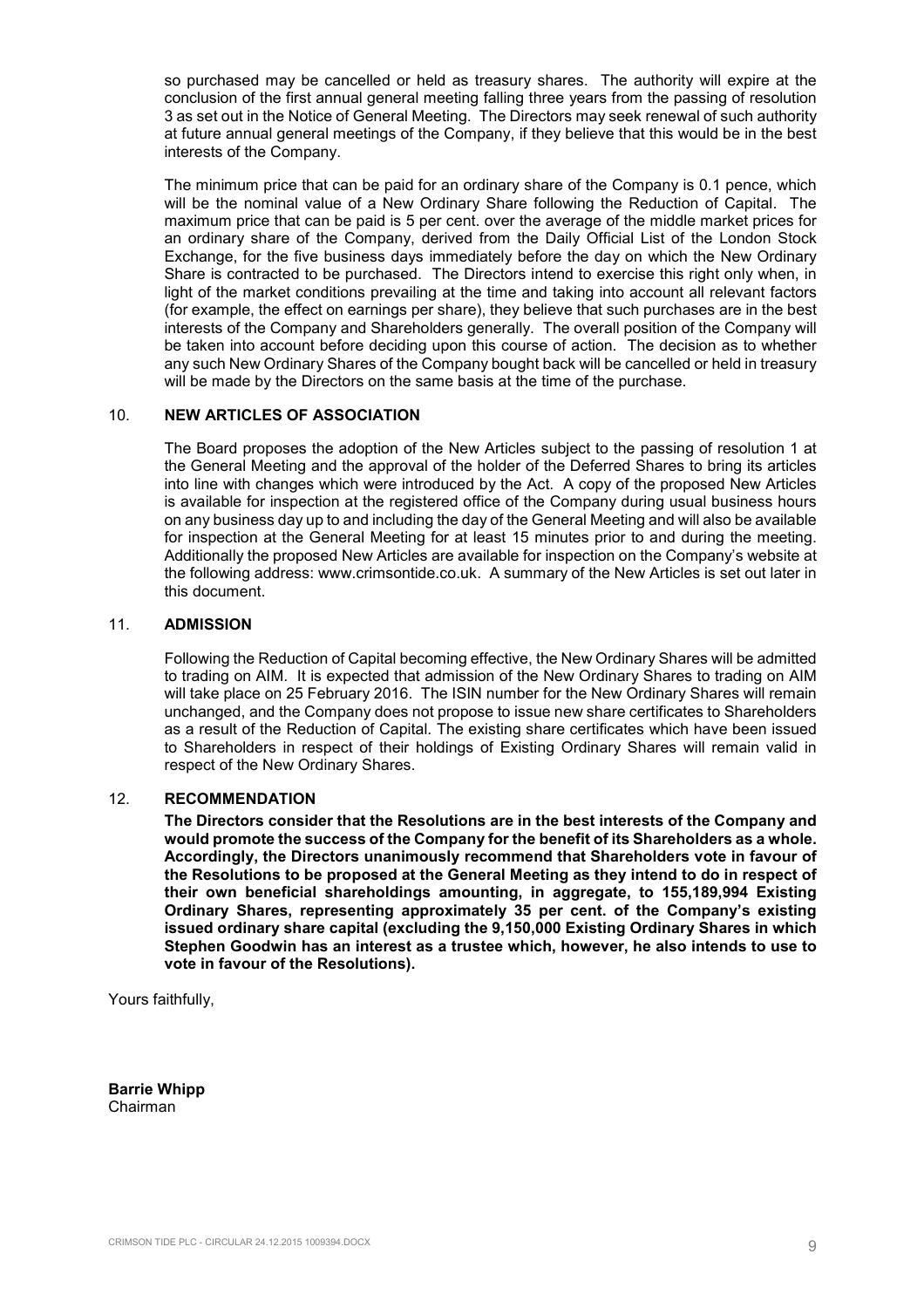## **SUMMARY OF NEW ARTICLES OF ASSOCIATION**

## **1. ARTICLES OF ASSOCIATION**

The Articles contain provisions, *inter alia*, to the following effect:

## 1.1 **Objects**

The Articles contain no specific restriction on the Company's objects and therefore, by virtue of section 31(1) of the Act, the Company's objects are unlimited.

## 1.2 **Appointment of directors**

- 1.2.1 Unless and until otherwise determined by the Company by ordinary resolution, the number of directors (other than any alternate directors) shall not be subject to any maximum but shall be not less than two.
- 1.2.2 Subject to the provisions of the Articles, the Company may by ordinary resolution appoint a person who is willing to act to be a director, either to fill a vacancy or as an addition to the existing board, but the total number of directors shall not at any time exceed any maximum number fixed by or in accordance with the Articles from time to time.
- 1.2.3 Without prejudice to the power of the Company in general meeting under the Articles to appoint any person to be a director, the board shall have power at any time to appoint any person who is willing to act to be a director, either to fill a vacancy or as an addition to the existing board, but the total number of directors shall not exceed any maximum number fixed by or in accordance with the Articles. Any director so appointed shall retire at the first annual general meeting of the Company following his appointment and shall be eligible for re-appointment but is not taken into account in determining the number of directors who are to retire by rotation at that meeting.

## 1.3 **Remuneration of directors**

- 1.3.1 The directors (other than alternate directors) shall be entitled to receive by way of fees for their services as directors such sum as the board, or any committee authorised by the board, may from time to time determine (not exceeding £100,000 per annum in aggregate or such other sum as the Company in general meeting by ordinary resolution shall from time to time determine). Such sum (unless otherwise directed by the resolution of the Company by which it is voted) shall be divided among the directors in such proportions and in such manner as the board, or any committee authorised by the board, may determine or, in default of such determination, equally (except that in such event any director holding office for less than the whole of the relevant period in respect of which the fees are paid shall only rank in such division in proportion to the time during such period for which he holds office). Any fees payable pursuant to this paragraph 1.3.1 shall be distinct from any salary, remuneration or other amounts payable to a director pursuant to any other provisions of the Articles or otherwise and shall accrue from day to day.
- 1.3.2 Each director shall be entitled to be repaid all reasonable travelling, hotel and other expenses properly incurred by him in or about the performance of his duties as director, including any expenses incurred in attending meetings of the board or any committee of the board or general meetings or separate meetings of the holders of any class of shares or of debentures of the Company.
- 1.3.3 If by arrangement with the board, or any committee authorised by the board, any director shall perform or render any special duties or services outside his ordinary duties as a director and not in his capacity as a holder of employment or executive office, he may be paid such reasonable additional remuneration (whether by way of salary, commission, participation in profits or otherwise) as the board, or any committee authorised by the board, may from time to time determine.
- 1.3.4 The salary or remuneration of any director appointed to hold any employment or executive office in accordance with the provisions of the Articles may be either a fixed sum of money, or may altogether or in part be governed by business done or profits made or otherwise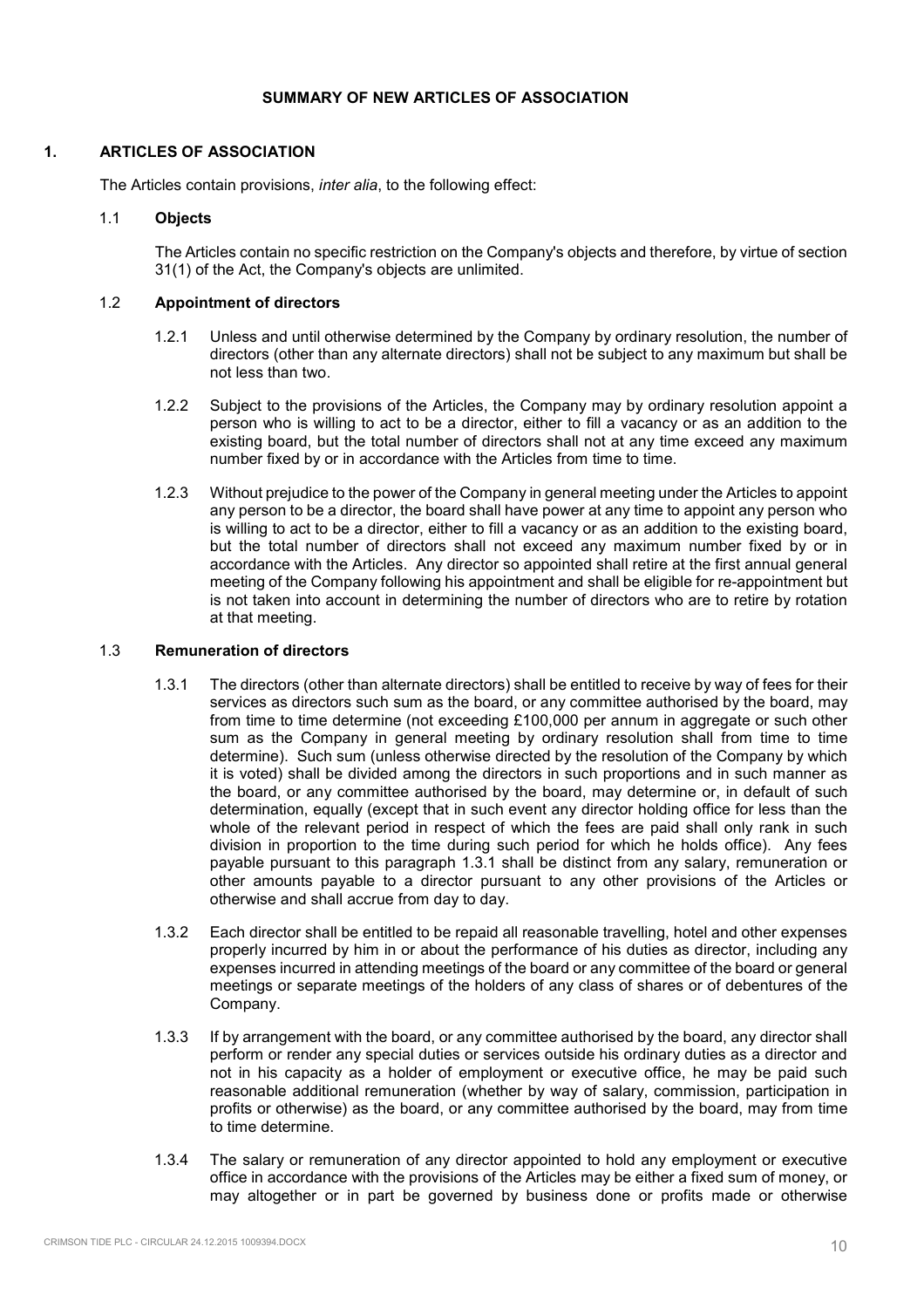determined by the board, or any committee authorised by the board, and may be in addition to or in lieu of any fee payable to him for his services as director pursuant to the Articles.

1.3.5 The board, or any committee authorised by the board, may provide pensions or other retirement or superannuation benefits and to provide death or disability benefits or other allowances or gratuities (whether by insurance or otherwise) for, or to institute and maintain any institution, association, society, club, trust, other establishment or profit-sharing, share incentive, share purchase or employees' share scheme calculated to advance the interests of the Company or to benefit, any person who is or has at any time been a director or employee of the Company and any member of his family (including a spouse or former spouse) and any person who is or was dependent on him.

#### 1.4 **Retirement and removal of directors**

- 1.4.1 At each annual general meeting of the Company, one-third (or, if their number is not three or a multiple of three, the number nearest to but not exceeding one-third) of the directors, not including directors appointed pursuant to paragraph 1.2.3 above, shall retire from office by rotation. If there are fewer than three directors, one director shall retire from office.
- 1.4.2 Any director appointed pursuant to paragraph 1.2.3 above shall retire at the first annual general meeting of the Company following his appointment and shall not be taken into account in determining the number of directors who are to retire by rotation at that meeting.
- 1.4.3 At each annual general meeting, any director who was elected or last re-elected at or before the annual general meeting held in the third calendar year before the current year shall retire by rotation.
- 1.4.4 If the number of directors retiring pursuant to paragraph 1.4.3 is less than the minimum number of directors who are required by the Articles to retire by rotation, additional directors up to that number shall retire. The directors to retire under this paragraph 1.4.4 shall, first, be those directors who are subject to rotation but who wish to retire and not offer themselves for reelection and, secondly, those directors who have been directors longest since their appointment or last re-appointment. If there are directors who were appointed or last reappointed on the same date, the director to retire shall, in default of agreement between them, be determined by lot. The directors to retire on each occasion (both as to number and identity) shall be determined by the composition of the board at the start of business on the date of the notice convening the annual general meeting notwithstanding any change in the number or identity of the directors after that time but before the close of the meeting.
- 1.4.5 Any director (other than the chairman and any director holding executive office) who would not otherwise be required to retire shall also retire if he has been with the Company for a continuous period of nine years or more at the date of the meeting and shall not be taken into account when deciding which and how many directors should retire by rotation at the annual general meeting.
- 1.4.6 In addition to any power of removal conferred by the Companies Acts, the Company may by ordinary resolution remove any director before the expiration of his period of office, but without prejudice to any claim for damages which he may have for breach of any contract of service between him and the Company, and may (subject to the Articles) by ordinary resolution appoint another person who is willing to act to be a director in his place. Any person so appointed shall be treated, for the purposes of determining the time at which he or any other director is to retire, as if he had become a director on the day on which the person in whose place he is appointed was last appointed or re-appointed a director.

#### 1.5 **Directors' interests and conflicts**

- 1.5.1 The board may authorise any matter (as defined in paragraph 1.5.2) proposed to it in accordance with the Articles which would, if not so authorised, involve a breach by a director of his duty to avoid conflicts of interest under the Companies Acts.
- 1.5.2 A matter means any matter which relates to a situation (a **relevant situation**) in which a director has, or can have, an interest which conflicts, or possibly may conflict, with the interests of the Company (including the exploitation of any property, information or opportunity, whether or not the Company could take advantage of it, but excluding any situation which cannot reasonably be regarded as likely to give rise to a conflict of interest).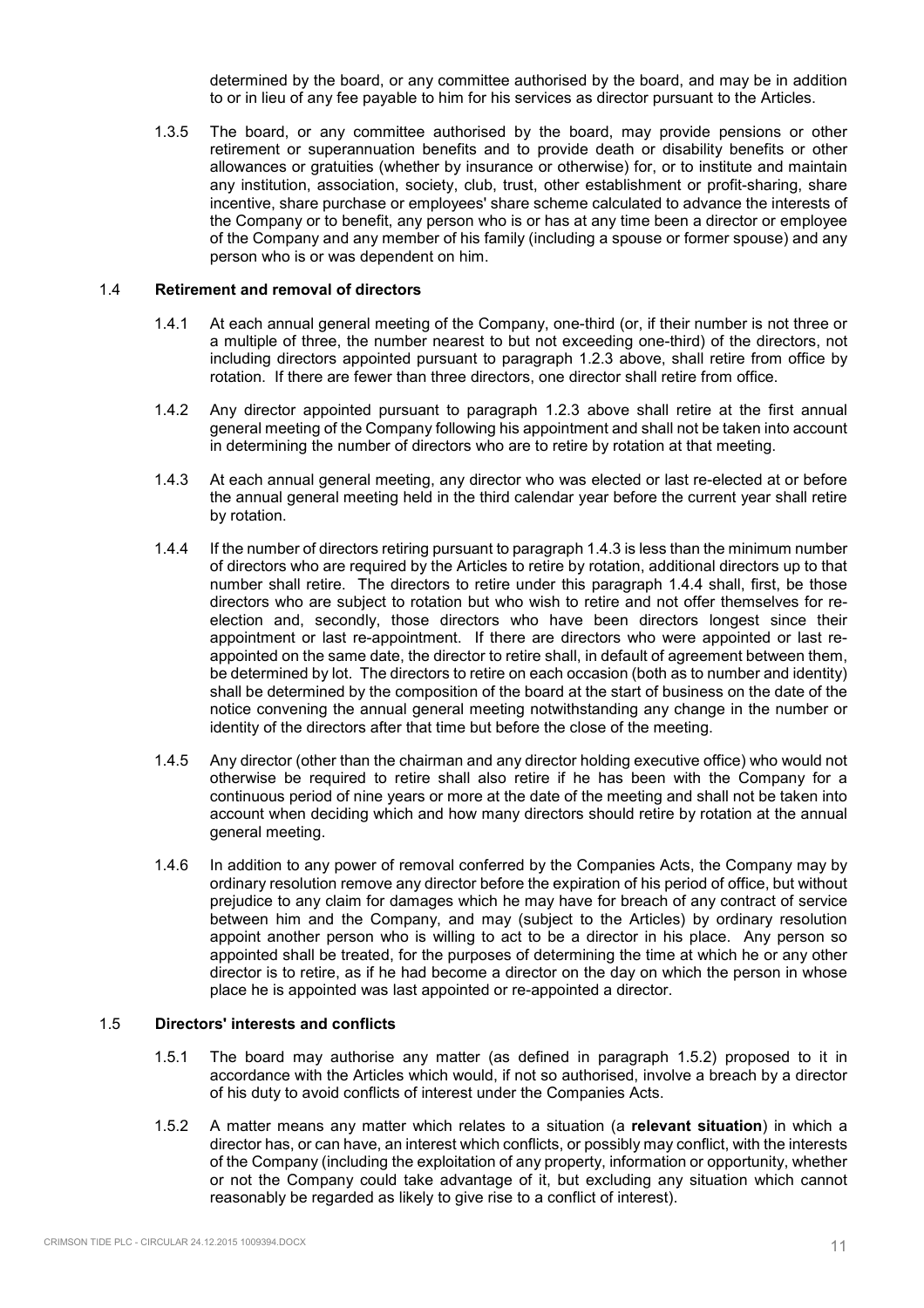- 1.5.3 Any such authorisation will be effective only if:
	- (a) the matter in question shall have been proposed in writing for consideration at a meeting of the directors in accordance with the directors' normal procedures or in any other manner as the directors may determine;
	- (b) any requirement as to quorum at the meeting at which the matter is considered is met without counting the director in question or any other interested director; and
	- (c) the matter was agreed to without their voting or would have been agreed to if their votes had not been counted.
- 1.5.4 Provided that paragraph 1.5.5 is complied with, a director, notwithstanding his office:
	- (a) may be a party to or otherwise be interested in any transaction or arrangement with the Company or in which the Company is otherwise interested;
	- (b) may hold any other office or place of profit under the Company (except that of auditor or of auditor of a subsidiary of the Company) in conjunction with the office of director and may act by himself or through his firm in a professional capacity for the Company, and in any such case on such terms as to remuneration and otherwise as the board may arrange, either in addition to or in lieu of any remuneration provided for by any other Article;
	- (c) may be a director or other officer of, or employed by, or a party to any transaction or arrangement with or otherwise interested in, any company promoted by the Company or in which the Company is otherwise interested or as regards which the Company has any powers of appointment; and
	- (d) shall not be liable to account to the Company for any profit, remuneration or other benefit realised by any office or employment or from any transaction or arrangement or from any interest in any body corporate, no such transaction or arrangement shall be liable to be avoided on the grounds of any such interest or benefit nor shall the receipt of any such profit, remuneration or any other benefit constitute a breach of his duty under the Companies Acts or under the law not to accept benefits from third parties.
- 1.5.5 Subject to the Articles, a director shall declare the nature and extent of any interest permitted under paragraph 1.5.4 above at a meeting of the directors, or, in the case of a transaction or arrangement with the Company, in the manner set out in the Companies Acts.
- 1.5.6 A director shall not vote on, or be counted in the quorum in relation to, any resolution of the board or of a committee of the board concerning any transaction or arrangement in which he has an interest which is to his knowledge a material interest and, if he purports to do so, his vote shall not be counted, but this prohibition shall not apply if paragraph 1.5.7 applies.
- 1.5.7 Provided that the matter has been authorised pursuant to paragraph 1.5.1 or comes within paragraph 1.5.4 above, the director may vote (and be counted in the quorum) in respect of any resolution concerning one of more of the following matters:
	- (a) any transaction or arrangement in which he is interested by means of an interest in shares, debentures or other securities or otherwise in or through the Company;
	- (b) the giving of any guarantee, security or indemnity in respect of money lent to, or obligations incurred by him or any other person at the request of or for the benefit of, the Company or any of its subsidiary undertakings;
	- (c) the giving of any guarantee, security or indemnity in respect of a debt or obligation of the Company or any of its subsidiary undertakings for which he himself has assumed responsibility in whole or in part under a guarantee or indemnity or by the giving of security;
	- (d) the giving of any other indemnity where all other directors are also being offered indemnities on substantially the same terms;
	- (e) any proposal concerning an offer of shares or debentures or other securities of or by the Company or any of its subsidiary undertakings in which offer he is, or may be,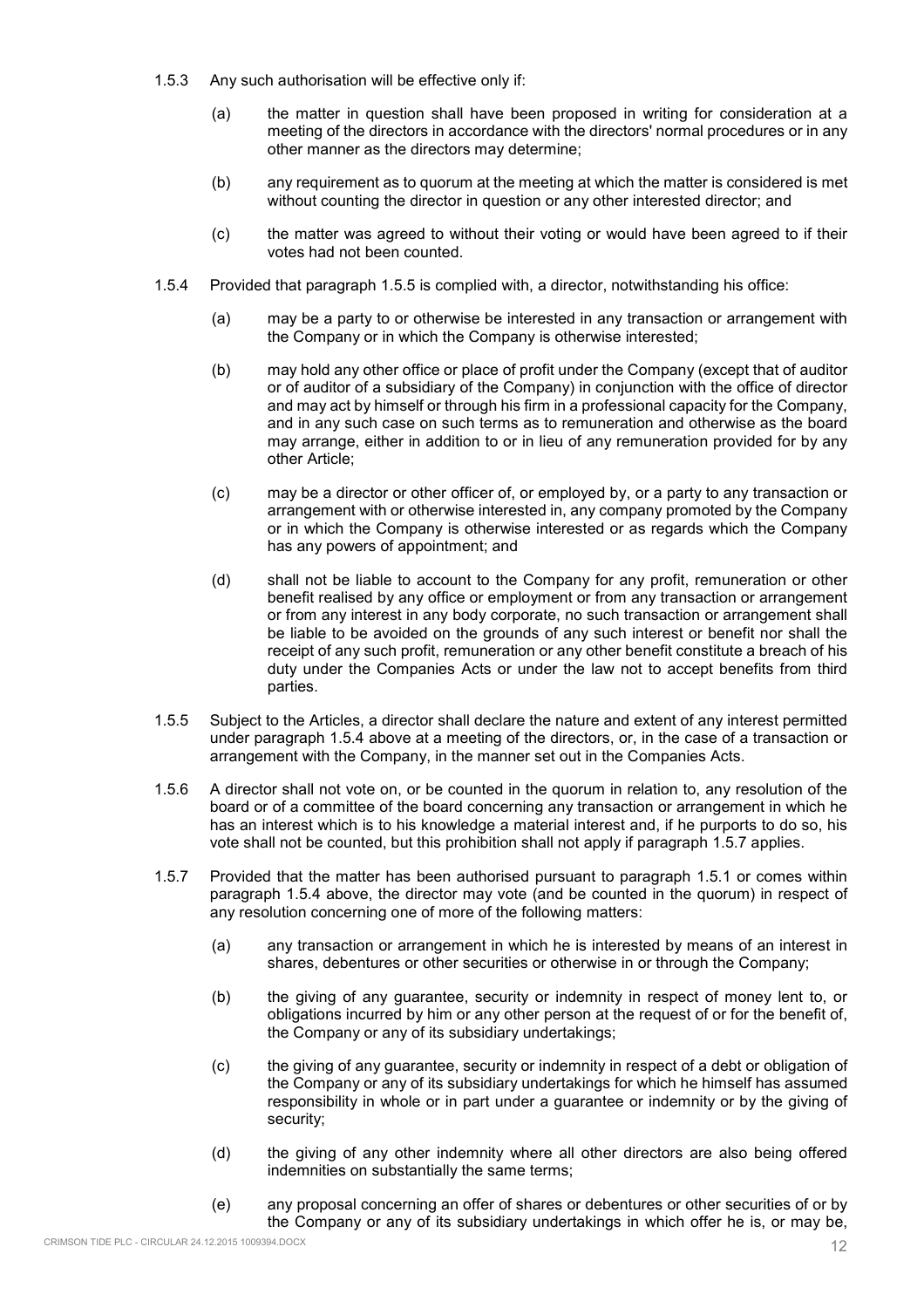entitled to participate as a holder of securities or in the underwriting or subunderwriting of which he is to participate;

- (f) any proposal concerning any other body corporate in which he does not to his knowledge have an interest (as the term is used in Part 22 CA 2006) in one per cent or more of the issued equity share capital of any class of such body corporate (calculated exclusive of any shares of that class in that company held as treasury shares) nor to his knowledge hold one per cent or more of the voting rights which he holds as shareholder or through his direct or indirect holding of financial instruments (within the meaning of the Disclosure and Transparency Rules) in such body corporate;
- (g) any proposal relating to an arrangement for the benefit of the employees of the Company or any of its subsidiary undertakings which does not award him any privilege or benefit not generally awarded to the employees to whom such arrangement relates;
- (h) any proposal concerning insurance which the Company proposes to maintain or purchase for the benefit of directors or for the benefit of persons who include directors;
- (i) any proposal concerning the funding of expenditure for the purposes referred to in Article 155.2 (Indemnity) of the Articles or doing anything to enable such director or directors to avoid incurring such expenditure; or
- (j) any transaction or arrangement in respect of which his interest, or the interest of directors generally, has been authorised by ordinary resolution.

# 1.6 **Powers of the directors**

- 1.6.1 Subject to the provisions of the Companies Acts, the Articles and to any directions given by special resolution of the Company, the business of the Company shall be managed by the board, which may exercise all the powers of the Company, whether relating to the management of the business or not. No alteration of the Articles and no such direction given by the Company shall invalidate any prior act of the board which would have been valid if such alteration had not been made or such direction had not been given. Provisions contained elsewhere in the Articles as to any specific power of the board shall not be deemed to limit the general powers set out in this paragraph 1.6.1.
- 1.6.2 The board may exercise all the powers of the Company to borrow money and to mortgage or charge all or any part of the undertaking, property and assets (present and future) and uncalled capital of the Company and, subject to the provisions of the Companies Acts, to create and issue debenture and other loan stock, debentures, bonds and other securities, in each case whether secured or unsecured and whether outright or as collateral security for any debt, liability or obligation of the Company or of any third party.

## 1.7 **Classes of shares**

The share capital of the Company is currently made up of:

- 1.7.1 ordinary shares which are voting shares and benefit from all of the rights attaching to those shares contained within the Articles and as summarised in paragraphs 1.8 to 1.15; and
- 1.7.2 Deferred Shares which confer on the holders of such shares the following rights and restrictions:
	- (a) the holders of the Deferred Shares shall have no right to receive notice of or not attend or vote at any general meeting of the Company;
	- (b) the Deferred Shares shall not confer on the holders thereof the right to receive any dividend;
	- (c) on a return of capital on a winding up or otherwise the surplus assets of the Company remaining after payment of its liabilities shall be applied first in repayment to the holders of the ordinary shares of the amount paid up on such shares together with a premium of £5,000,000 per share, secondly in paying to the holders of the Deferred Shares the amount paid up thereon and thereafter the balance of such assets shall be distributed among the holders of ordinary shares; and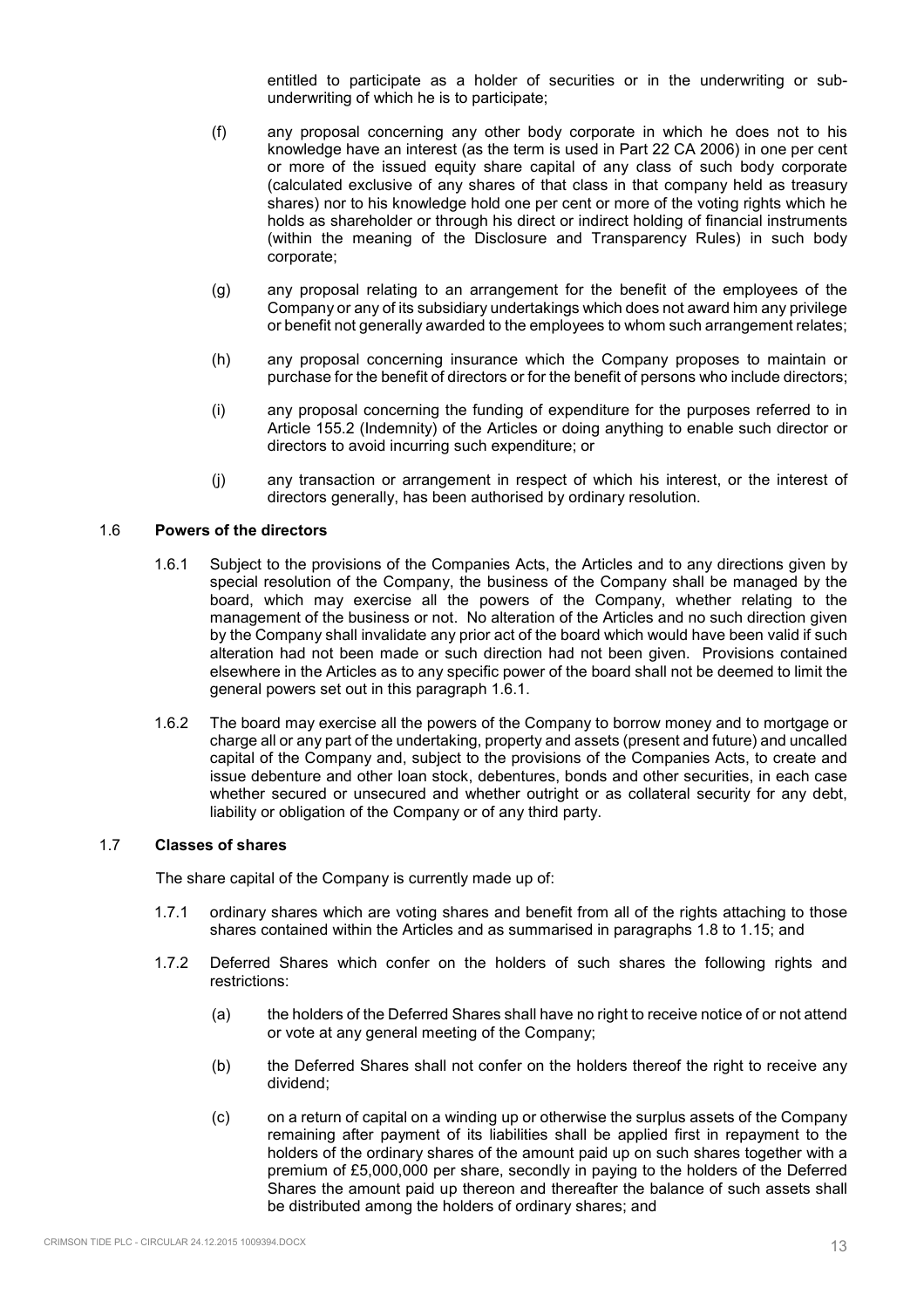(d) the Company shall have irrevocable authority at any time to appoint any person to execute on behalf of all the holders of the Deferred Shares a transfer thereof and/or an agreement to transfer the same, without making any payment to or obtaining the sanction of the holders thereof, to such person as the Company may determine as custodian thereof and, pending such transfer, to retain the certificates for such shares.

## 1.8 **Share rights**

Subject to the provisions of the Companies Acts and to any rights for the time being attached to any existing shares, any shares may be allotted or issued with, or have attached to them, such preferred, deferred or other rights or restrictions, whether in regard to dividend, voting, transfer, return of capital or otherwise, as the Company may from time to time by ordinary resolution determine or, if no such resolution has been passed or so far as the resolution does not make specific provision, as the board may determine.

## 1.9 **Suspension of rights**

- 1.9.1 Where a member, or any other person interested in shares held by that member, has been issued with a notice pursuant to the Companies Acts requiring such person to provide information about his interests in the Company's shares (a **Section 793 Notice**) and has failed in relation to any shares (the **default shares**, which expression includes any shares issued after the date of such notice in respect of those shares) to give the Company the information required within the prescribed period from the service of the notice, the following sanctions shall apply unless the board otherwise determines:
	- (a) the member shall not be entitled (in respect of the default shares) to be present or to vote (either in person or by representative or by proxy) at any general meeting or at any separate meeting of the holders of any class of shares or on any poll, or to exercise any other right conferred by membership in relation to any such meeting or poll; and
	- (b) where the default shares represent at least 0.25 per cent in nominal value of the issued shares of their class (excluding any shares of that class held as treasury shares):
		- (i) any dividend or other money payable in respect of the shares shall be withheld by the Company, which shall not have any obligation to pay interest on it, and the member shall not be entitled to elect to receive shares instead of that dividend; and
		- (ii) no transfer (other than an excepted transfer) of any shares held by the member shall be registered unless:
			- (A) the member is not himself in default as regards supplying the information required; and
			- (B) the member proves to the satisfaction of the Board that no person in default as regards supplying such information is interested in any of the shares the subject of the transfer.
- 1.9.2 Unless the board otherwise determines, no member shall be entitled to receive any dividend or to be present and vote at a general meeting or at any separate general meeting of the holders of any class of shares either in person or (save as proxy for another member) by proxy, or be reckoned in a quorum, or to exercise any other right or privilege as a member in respect of a share held by him unless and until he shall have paid all calls for the time being due and payable by him in respect of that share, whether alone or jointly with any other person, together with interest and expenses (if any) payable by such member to the Company.

## 1.10 **Voting rights**

Subject to the provisions of the Companies Acts, to any special terms as to voting on which any shares may have been issued or may for the time being be held and to any suspension or abrogation of voting rights pursuant to the Articles, at any general meeting, every member who is present in person shall, on a show of hands, have one vote and every member present in person shall, on a poll, have one vote for each share of which he is the holder.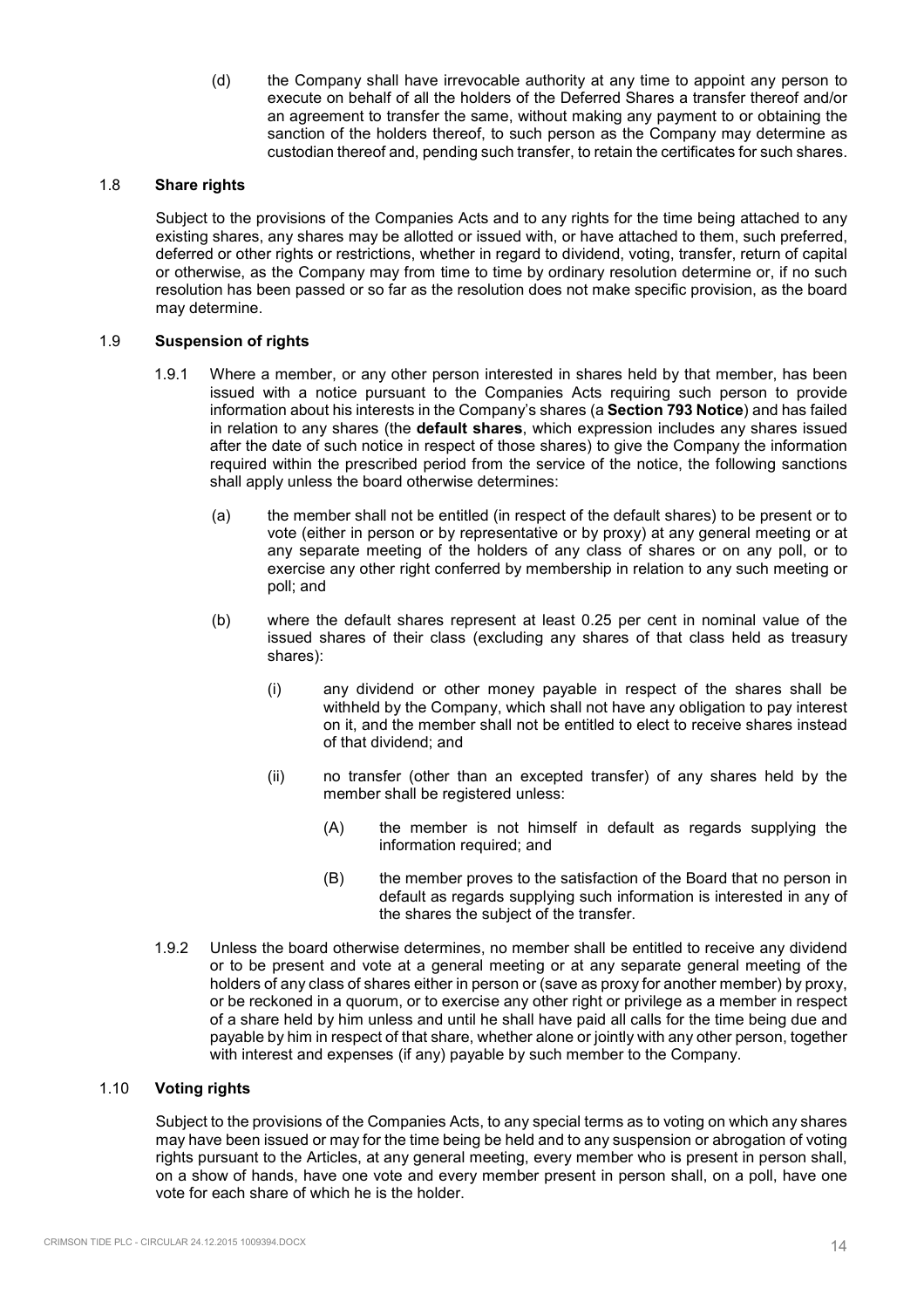## 1.11 **Variation of rights**

If at any time the share capital of the Company is divided into shares of different classes, any of the rights for the time being attached to any shares (whether or not the Company may be or is about to be wound up) may from time to time be varied or abrogated in such manner (if any) as may be provided in the Articles by such rights or, in the absence of any such provision, either with the consent in writing of the holders of not less than three-quarters in nominal value of the issued shares of the relevant class (excluding any shares of that class held as treasury shares) or with the sanction of a special resolution passed at a separate general meeting of the holders of shares of the class duly convened and held in accordance with the Companies Acts.

## 1.12 **Transfer of shares**

- 1.12.1 Subject to such of the restrictions of the Articles as may be applicable:
	- (a) each member may transfer all or any of his shares which are in certificated form by instrument of transfer in writing in any usual form or in any form approved by the board. Such instrument shall be executed by or on behalf of the transferor and (in the case of a transfer of a share which is not fully paid up) by or on behalf of the transferee. The transferor shall be deemed to remain the holder of such share until the name of the transferee is entered in the Register in respect of it. All instruments of transfer which are registered may be retained by the Company;
	- (b) each member may transfer all or any of his shares which are in uncertificated form by means of a relevant system in such manner provided for, and subject as provided in, the Regulations. No provision of the Articles shall apply in respect of an uncertificated share to the extent that it requires or contemplates the effecting of a transfer by an instrument in writing or the production of a certificate for the share to be transferred.
- 1.12.2 The board may, in its absolute discretion, refuse to register any transfer of a share (or renunciation of a renounceable letter of allotment) unless:
	- $(a)$  it is in respect of a share which is fully paid up;
	- (b) it is in respect of only one class of shares;
	- (c) it is in favour of a single transferee or not more than four joint transferees;
	- (d) it is duly stamped (if so required); and
	- (e) it is delivered for registration to the Office or such other place as the board may from time to time determine, accompanied (except in the case of (i) a transfer by a recognised person where a certificate has not been issued, (ii) a transfer of an uncertificated share or (iii) a renunciation) by the certificate for the share to which it relates and such other evidence as the board may reasonably require to prove the title of the transferor or person renouncing and the due execution of the transfer or renunciation by him or, if the transfer or renunciation is executed by some other person on his behalf, the authority of that person to do so,

provided that the board shall not refuse to register a transfer or renunciation of a partly paid share on the grounds that it is partly paid in circumstances where such refusal would prevent dealings in such share from taking place on an open and proper basis on the market on which such share is admitted to trading.

- 1.12.3 Without prejudice to paragraph 1.12.2, the board may refuse to register a transfer of an uncertificated share in such other circumstances as may be permitted or required by the Regulations and the relevant system.
- 1.12.4 If the board refuses to register a transfer of a share it shall, as soon as practicable and in any event within two months after the date on which the transfer was lodged with the Company, send notice of the refusal to the transferee. At the same time as it sends the transferee notice of the refusal to register a transfer, the board will provide the transferee with its reasons for the refusal. Any instrument of transfer which the board refuses to register shall (except in the case of suspected or actual fraud) be returned to the person depositing it.
- 1.12.5 The first sentence of paragraph 1.12.4 above applies to uncertificated shares as if the reference to the date on which the transfer was lodged with the Company were a reference to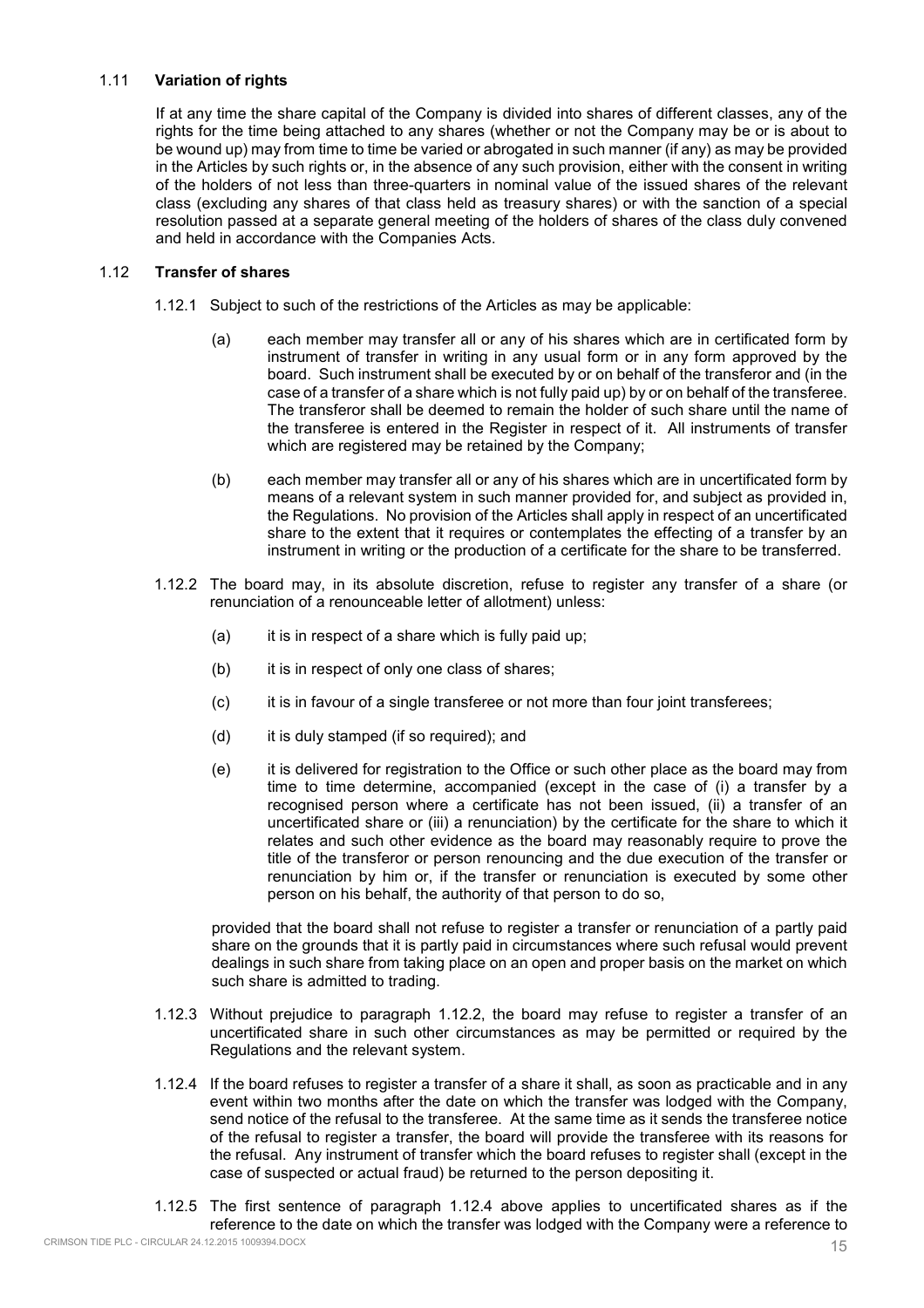the date on which the appropriate instruction was received by or on behalf of the Company in accordance with the facilities and requirements of the relevant system. The second and third sentences of paragraph 1.12.4 above do not apply to uncertificated shares.

## 1.13 **General Meetings**

- 1.13.1 Subject to the provisions of the Companies Acts, annual general meetings shall be held at such time and place as the board may determine.
- 1.13.2 The board may convene a general meeting, other than an annual general meeting, whenever it thinks fit. If there are within the United Kingdom insufficient members of the board to convene such a general meeting, any director may call such a general meeting.
- 1.13.3 At any general meeting convened on a members' requisition or, in default of the board convening a general meeting on a members' requisition, by the requisitionists, no business shall be transacted except that stated by the requisition or proposed by the board.
- 1.13.4 General meetings (other than annual general meetings and adjourned meetings) shall be called on at least 14 clear days' notice. At least 21 clear days' notice in writing must be given for every annual general meeting.
- 1.13.5 Subject to the provisions of the Companies Acts, and notwithstanding that it is convened by shorter notice than that specified in paragraph 1.13.4, a meeting shall be deemed to have been duly convened if it is so agreed:
	- (a) in the case of an annual general meeting, by all the members entitled to attend and vote at the meeting; and
	- (b) in the case of any other general meeting, by a majority in number of the members having a right to attend and vote at the meeting, being a majority together holding not less than 95 per cent. in nominal value of the shares giving that right.
- 1.13.6 The accidental omission to give or send notice of any meeting or, in cases where it is intended that it be given or sent out with the notice, any other document relating to the meeting including an appointment of proxy to, or the non-receipt of either by, any person entitled to receive the same shall not invalidate the proceedings at that meeting.
- 1.13.7 No business shall be transacted at any general meeting unless a quorum is present when the meeting proceeds to business. If a quorum is not present a chairman of the meeting can still be chosen and this will not be treated as part of the business of the meeting. Save as otherwise provided in the Articles, two persons entitled to attend and to vote on the business to be transacted, each being a member so entitled or a proxy for a member so entitled or a duly authorised representative of a corporation which is a member so entitled, shall be a quorum.
- 1.13.8 If within fifteen minutes (or such longer interval as the chairman in his absolute discretion thinks fit) from the time appointed for the holding of a general meeting a quorum is not present, or if during a meeting such a quorum ceases to be present, the meeting, if convened by or upon the requisition of members, shall be dissolved. In any other case, the meeting shall stand adjourned to the same day in the next week at the same time and place, or to later on the same day or to such other day and at such time and place as the chairman (or, in default, the board) may determine. If at such adjourned meeting a quorum is not present within five minutes from the time appointed for holding the meeting, one person entitled to vote on the business to be transacted, being a member so entitled or a proxy for a member so entitled or a duly authorised representative of a corporation which is a member so entitled, shall be a quorum.
- 1.13.9 The board may, for the purpose of controlling the level of attendance and ensuring the safety of those attending at any place specified for the holding of a general meeting, from time to time make such arrangements as the board shall in its absolute discretion consider to be appropriate and may from time to time vary any such arrangements in place or make new arrangements therefore. The entitlement of any member or proxy to attend a general meeting at such place shall be subject to any such arrangements as may be for the time being approved by the board. In the case of any meeting to which such arrangements apply the board may, when specifying the place of the meeting: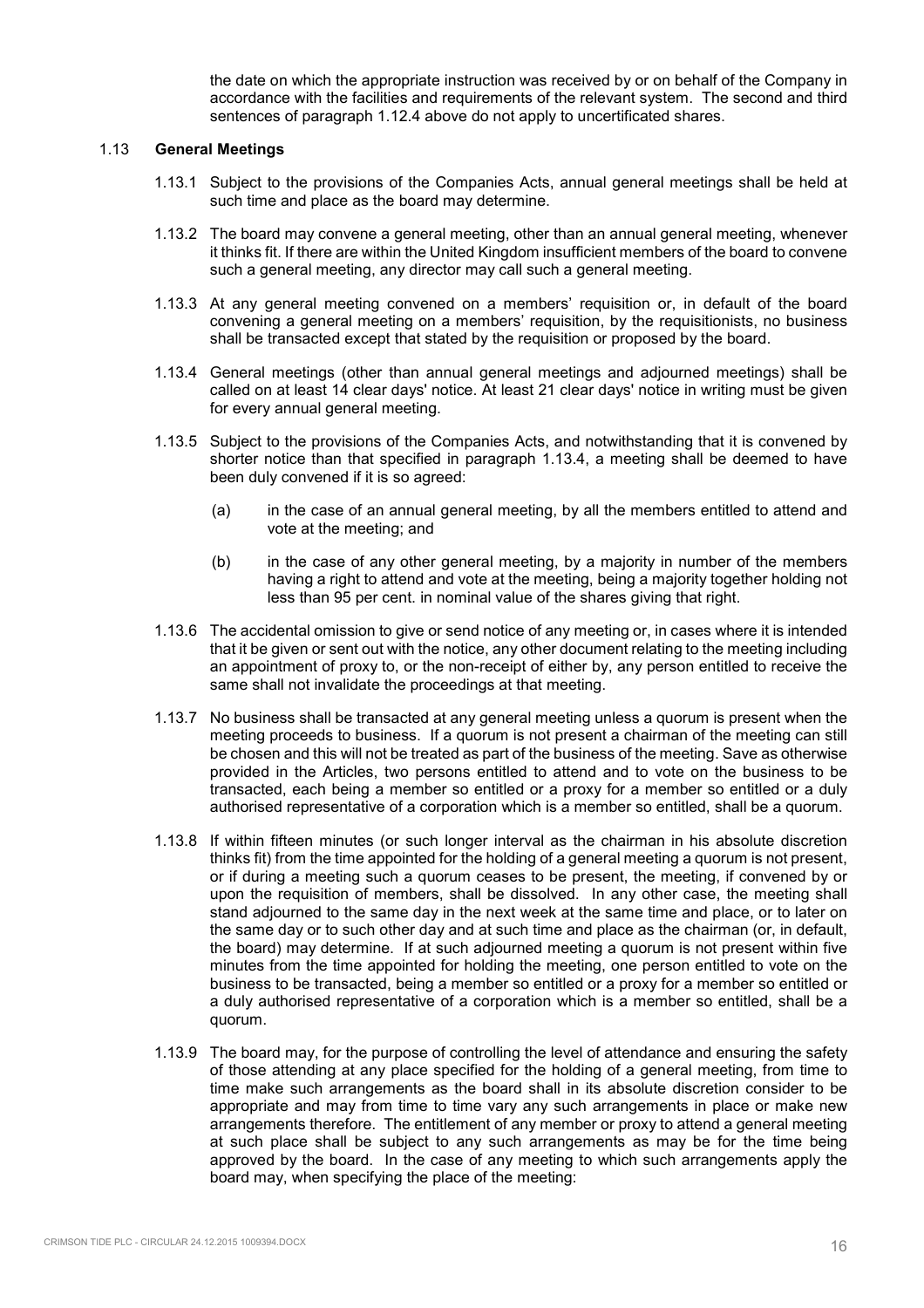- (a) direct that the meeting shall be held at a place specified in the notice at which the chairman of the meeting shall preside (the **Principal Place**); and
- (b) make arrangements for simultaneous attendance and participation at satellite meeting places or by way of any other electronic means by members otherwise entitled to attend the general meeting but excluded from the Principal Place under the provisions of this paragraph 1.13.9(b), or who wish to attend at satellite meeting places or other places at which persons are participating via electronic means provided that persons attending at the Principal Place and at satellite meeting places or other places at which persons are participating via electronic means shall be able to see, hear and be seen and heard by, persons attending at the Principal Place and at such other places, by any means. Such arrangements for simultaneous attendance at any of such other places may include arrangements for controlling the level of attendance in any manner at any of such other places (as stated above), provided that they shall operate so that any members and proxies excluded from attending at the Principal Place are able to attend at one of the satellite meeting places or other places at which persons are participating via electronic means. For the purposes of all other provisions of the Articles any such meeting shall be treated as taking place and being held at the Principal Place.
- 1.13.10 The board may direct that any person wishing to attend any meeting should provide evidence of identity and submit to such searches or other security arrangements or restrictions as the board shall consider appropriate in the circumstances. The board shall be entitled in its absolute discretion to refuse entry to, or eject from, any meeting any person who fails to provide such evidence of identity or to submit to such searches or to otherwise comply with such security arrangements or restrictions.
- 1.13.11 The chairman shall take such action or give such directions as he thinks fit to promote the orderly conduct of the business of the meeting as laid down in the notice of the meeting. The chairman's decision on matters of procedure or arising incidentally from the business of the meeting shall be final, as shall his determination as to whether any matter is of such a nature.

## 1.14 **Power to alter share capital**

The Company may exercise the powers conferred by the Companies Acts to:

- 1.14.1 increase its share capital by allotting new shares of such nominal value as the board may determine and unless otherwise prescribed in the appropriate resolution of the Company, all such shares shall be subject to the provisions of the Companies Acts and the Articles with reference to allotment, payment of calls, forfeiture, lien, transfer, transmission and otherwise;
- 1.14.2 reduce its share capital;
- 1.14.3 sub-divide or consolidate and divide all or any of its share capital;
- 1.14.4 reconvert stock into shares;
- 1.14.5 re-denominate all or any of its shares and reduce its share capital in connection with such redenomination.

#### 1.15 **Dividends**

- 1.15.1 Subject to the provisions of the Companies Acts and of the Articles, the Company may by ordinary resolution declare dividends to be paid to members according to their respective rights and interests in the profits of the Company. However, no dividend shall exceed the amount recommended by the board.
- 1.15.2 Subject to the provisions of the Companies Acts, the board may declare and pay such interim dividends (including any dividend payable at a fixed rate) as appears to the board to be justified by the profits of the Company available for distribution. If at any time the share capital of the Company is divided into different classes, the board may pay such interim dividends on shares which rank after shares conferring preferential rights with regard to dividend as well as on shares conferring preferential rights, unless at the time of payment any preferential dividend is in arrear. Provided that the board acts in good faith, it shall not incur any liability to the holders of shares conferring preferential rights for any loss that they may suffer by the lawful payment of any interim dividend on any shares ranking after those with preferential rights.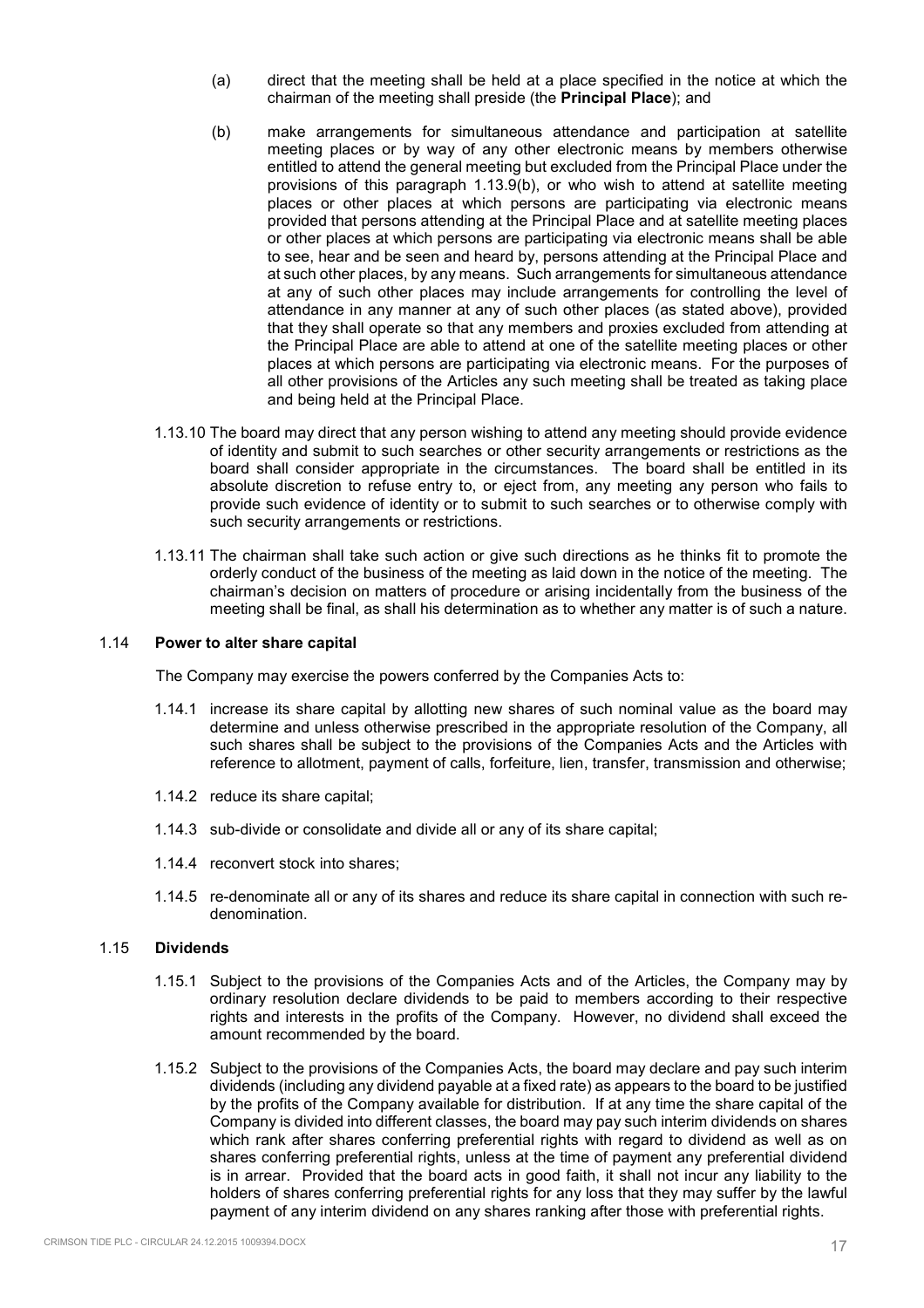- 1.15.3 Except as otherwise provided by the rights attached to shares, all dividends shall be declared and paid according to the amounts paid up on the shares on which the dividend is paid but no amount paid up on a share in advance of the date on which a call is payable shall be treated for the purposes of this paragraph 1.15.3 as paid up on the share. Subject as aforesaid, all dividends shall be apportioned and paid proportionately to the amounts paid up on the shares during any portion or portions of the period in respect of which the dividend is paid, but if any share is issued on terms providing that it shall rank for dividend as from a particular date, it shall rank for dividend accordingly.
- 1.15.4 The board may deduct from any dividend or other money payable to any person on or in respect of a share all such sums as may be due from him to the Company on account of calls or otherwise in relation to the shares of the Company.
- 1.15.5 If cheques, warrants or orders for dividends or other sums payable in respect of a share sent by the Company to the person entitled thereto are returned to the Company or left uncashed on two consecutive occasions or, following one occasion, reasonable enquiries have failed to establish any new address to be used for the purpose, the Company shall not be obliged to send any dividends or other money payable in respect of that share due to that person until he notifies the Company of an address to be used for the purpose.
- 1.15.6 All dividends, interest or other sums payable and unclaimed for a period of 12 months after having become payable may be invested or otherwise made use of by the board for the benefit of the Company until claimed and the Company shall not be constituted a trustee in respect thereof and will not be liable to pay interest thereon. All dividends unclaimed for a period of 12 years after having become payable shall, if the board so resolves, be forfeited and shall cease to remain owing by, and shall become the property of, the Company.
- 1.16 In this summary, the following terms shall have the following meanings (as set out in the Articles):

"**Companies Acts**" means the Companies Act 2006 and, where the context requires, every other statute from time to time in force concerning companies and affecting the Company;

"**Office**" means the registered office for the time being of the Company;

"**Register**" means the register of members of the Company to be kept pursuant to the Companies Acts or, as the case may be, any overseas branch register; and

"**Regulations**" means The Uncertificated Securities Regulations 2001 (SI 2001 No 3755) as the same have been or may be amended from time to time and any provisions of or under the Companies Acts which supplement or replace such Regulations.

The above is a summary only.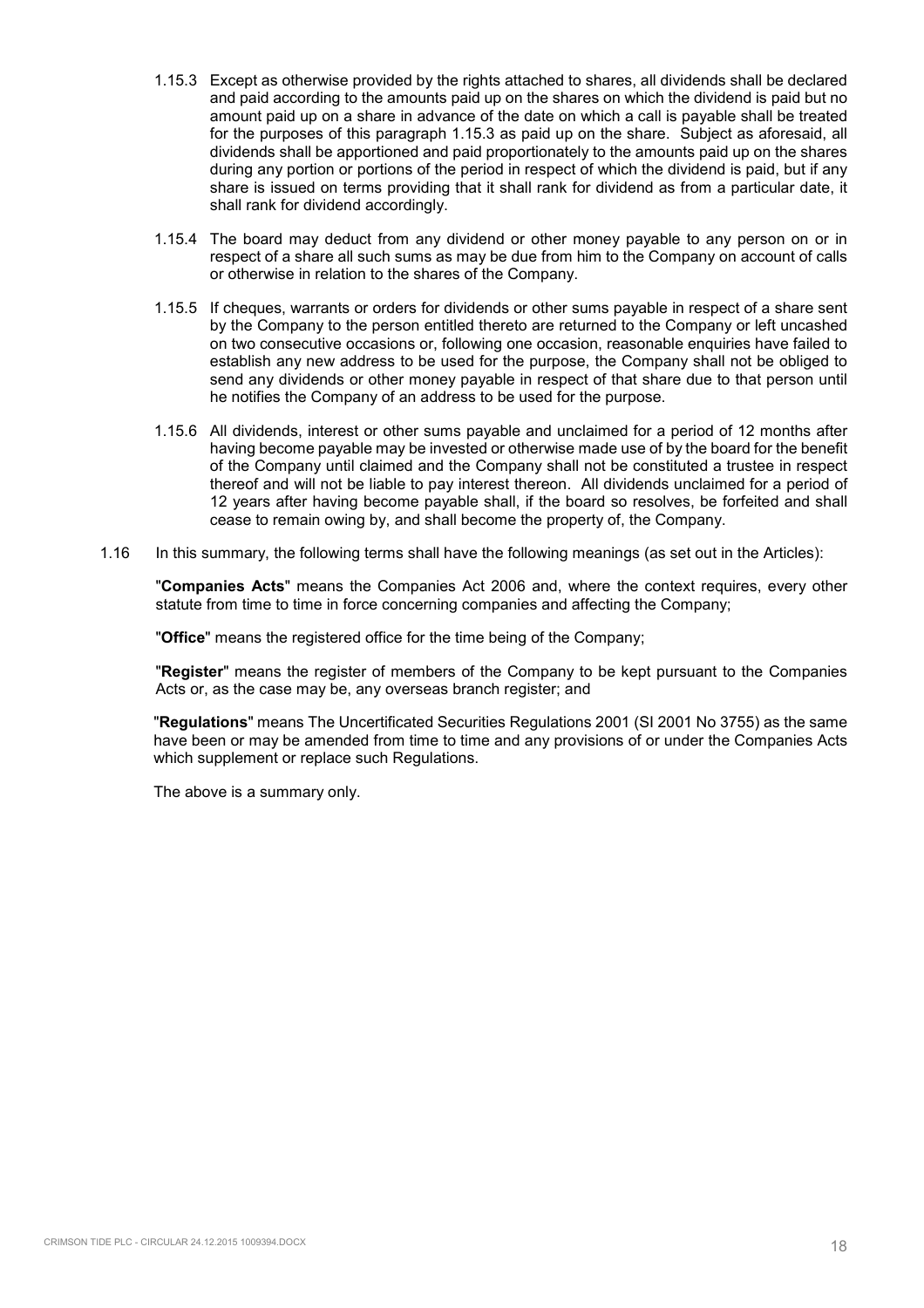#### **NOTICE OF GENERAL MEETING**

#### **of**

#### **CRIMSON TIDE PLC**

#### *(Incorporated and registered in England and Wales with registered number 00113845)*

#### (the "**Company**")

**NOTICE IS HEREBY GIVEN** that a general meeting of the Company will be held at the offices of Shipleys LLP at 10 Orange Street, Haymarket, London, WC2H 7DQ on 26 January 2016 at 11.30 a.m. for the purpose of considering and, if thought fit, passing the following resolutions, which will each be proposed as a special resolution:

### **SPECIAL RESOLUTIONS**

- 1. THAT, subject to approval of the same being given by the sole holder of the issued deferred shares of 19 pence each in the share capital of the Company, the draft articles of association produced to the meeting and, for the purposes of identification, initialled by the Chairman be adopted as the articles of association of the Company in substitution for, and to the exclusion of, the existing articles of association.
- 2. THAT, subject to confirmation of the High Court of Justice of England and Wales:
	- 2.1 the nominal value of the Company's ordinary shares be reduced from one penny per share to 0.1 pence per share by cancelling paid up capital of 0.9 pence on each such ordinary share;
	- 2.2 all of the issued deferred shares of 19 pence each in the share capital of the Company be cancelled and extinguished; and
	- 2.3 the share premium account and capital redemption reserve of the Company be cancelled.
- 3. TO authorise the Company, conditional upon the reduction of capital proposals set out in resolution 2 above taking effect, generally to make market purchases (within the meaning of section 693(4) of the Companies Act 2006) of ordinary shares of 0.1 pence each provided that:
	- 3.1 the maximum aggregate number of ordinary shares that may be purchased is 44,548,623 ordinary shares of 0.1 pence;
	- 3.2 the minimum price (excluding expenses) which may be paid for each ordinary share is 0.1 pence; and
	- 3.3 the maximum price (excluding expenses) which may be paid for each ordinary share is an amount equal to 105 per cent of the average of the closing middle market price for an Ordinary Share as derived from the AIM appendix to the London Stock Exchange's Daily Official List for the five business days immediately prior to the day the purchase is made.

The authority conferred by this resolution 3 shall, unless previously renewed, revoked or varied, expire at the conclusion of the first annual general meeting falling three years after the date of the passing of this resolution save that the Company may, before the expiry of the authority granted by this resolution, enter into a contract to purchase ordinary shares which will or may be executed wholly or partly after the expiry of such authority.

By Order of the Board **Stephen Goodwin**  Company Secretary

*Registered Office:*  10 Orange Street **Haymarket** London WC2H 7DQ

30 December 2015